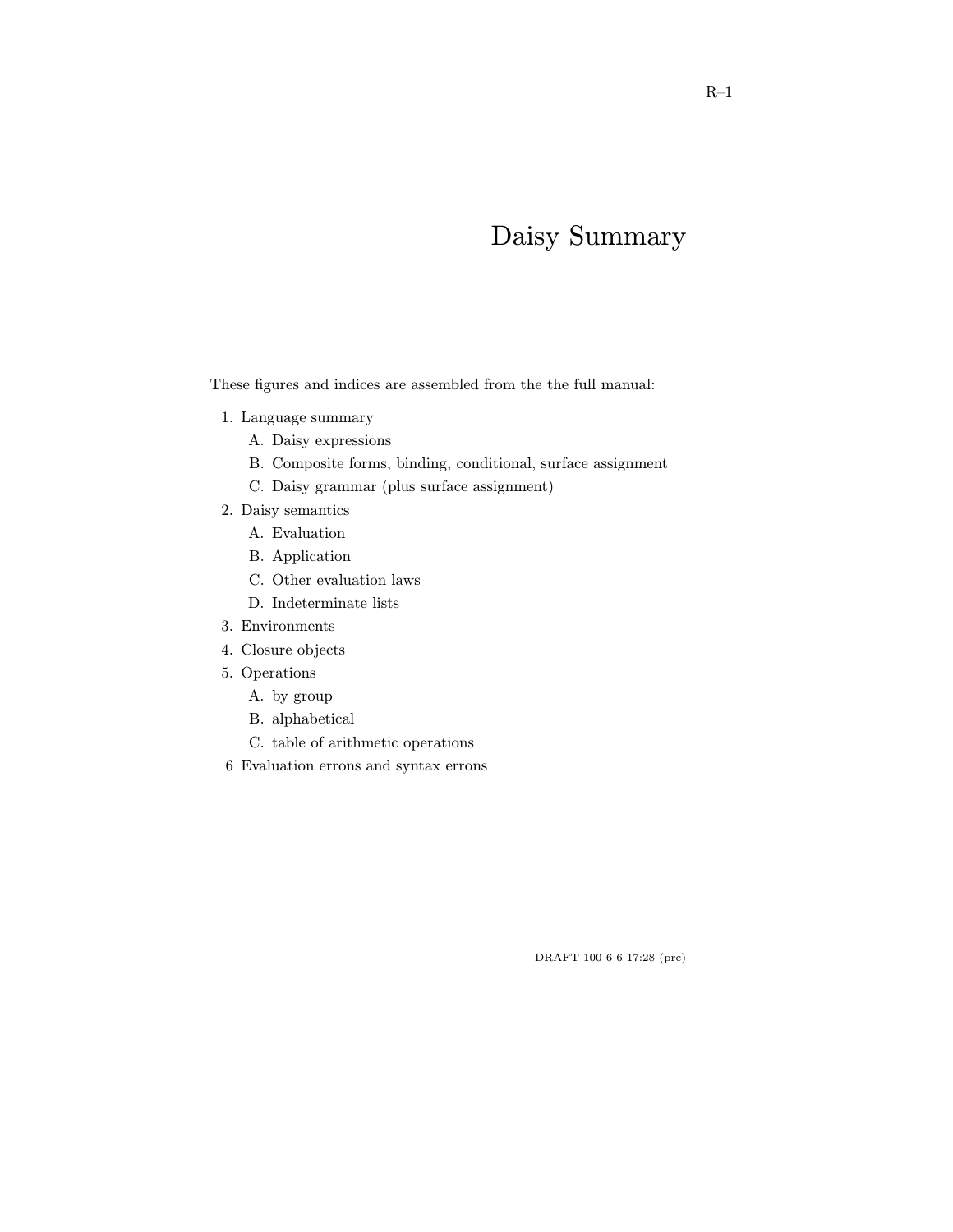1A. Daisy Expressions

## Expressions, E

| numerals, $N$                                                       |
|---------------------------------------------------------------------|
| literals, $I$                                                       |
| $\lceil \mathbf{m} \rceil$ -characters – $\lceil \mathbf{m} \rceil$ |
| $\lceil \cdot \rceil$ $E$                                           |
| (E)                                                                 |
| $E_0$ : $E_1$                                                       |
| $\prod X \prod E$                                                   |

(literal quotation) (value quotation) (parentheses) (application expression) (function expression)

| $\boxed{[1]}$                             |                                                         |      | (Nil)        |
|-------------------------------------------|---------------------------------------------------------|------|--------------|
| $\overline{[}E_0 \cdots E_n \overline{]}$ |                                                         |      | (list value) |
|                                           | $\Box$ $\Box$ $\Box$ $\Box$ $\Box$ $\Box$ $\Box$ $\Box$ | 17 L | (11)         |

 $\boxed{\underline{\mathfrak{l}}}\ E_0 \cdots E_n \underline{\mathfrak{l}}\ \underline{\mathfrak{l}}\ E_{n+1} \underline{\mathfrak{l}}$  (list value)  $\boxed{\underline{\mathsf{I}}\, E_0 \cdots E_n \, \blacktriangleright \, \underline{\mathsf{I}}\,}$  (list value)

| $ \mathbf{<} $                                                         | (Nil)             |
|------------------------------------------------------------------------|-------------------|
| $\leq E_0 \cdots E_n$                                                  | (list expression) |
| $\lvert \leq \lvert E_0 \cdots E_n \rvert \cdot \lvert E_{n+1} \rvert$ | (list expression) |
| $\leq E_0 \cdots E_n$ $\triangleright$                                 | (list expression) |

| (Nil) |                |
|-------|----------------|
|       | (list expressi |
|       | (list expressi |

| $\vert \{\vert\}$                                           | (Nil)             |
|-------------------------------------------------------------|-------------------|
| $E_0 \cdots E_n$ }                                          | (list expression) |
| $\lceil \cdot \rceil E_0 \cdots E_n \rceil  E_{n+1} \rceil$ | (list expression) |

 ${\overline{\{E_0 \cdots E_n | \mathbf{F}|\}}}$  (list expression)

## Formal Arguments, X

literals  $\Box$  $\boxed{\Box X_0 \cdots X_n \boxed{\Box}}$  $\boxed{\textbf{C}} \begin{bmatrix} X_0 \cdots X_n \end{bmatrix} \begin{bmatrix} X_{n+1} \end{bmatrix}$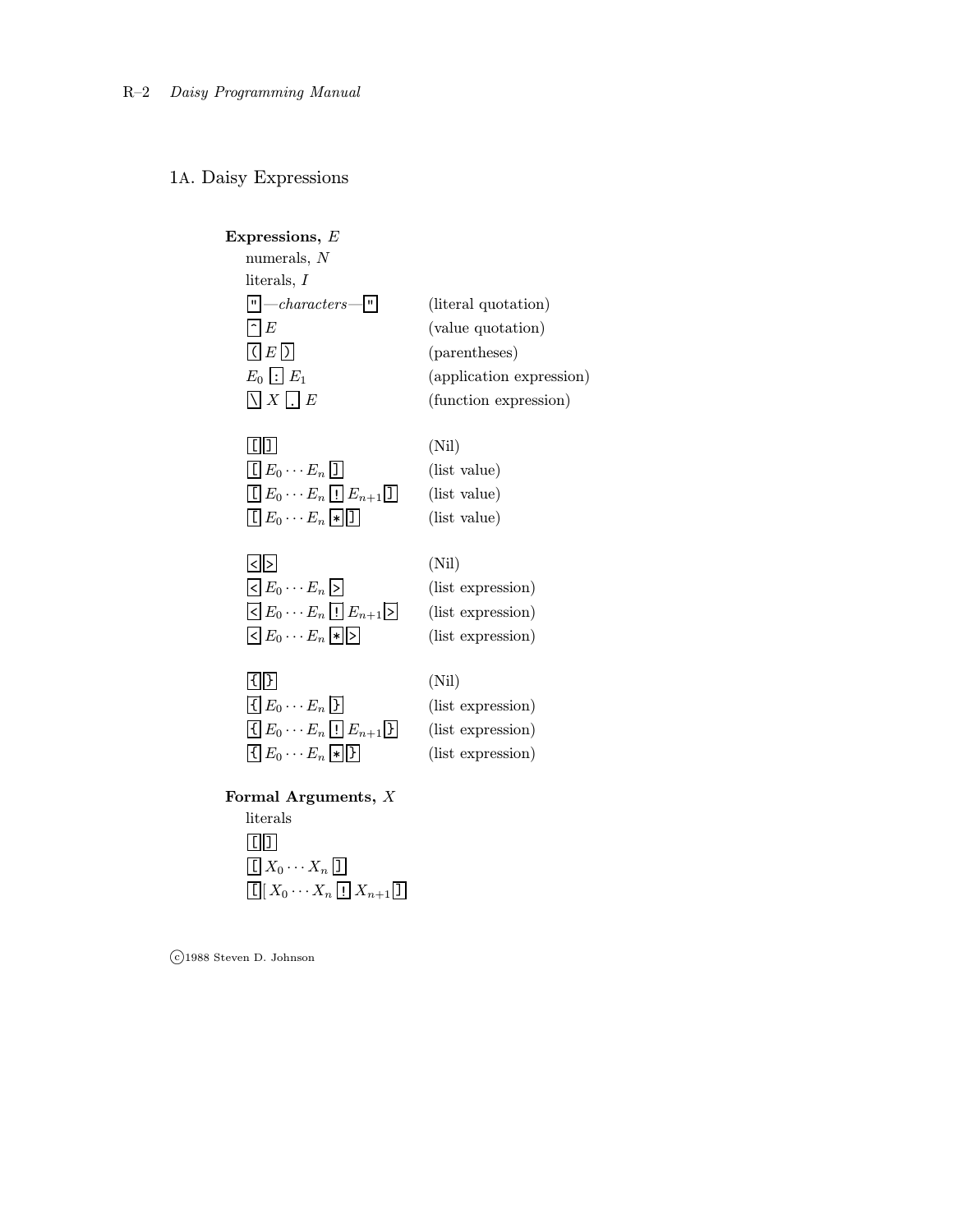## 1B. Composite Forms

## Binding Forms

 $let: [ X E_0 E_1 ]$  $\texttt{ret} \colon [\: X \ \ E_0 \ \ E_1 \: ]$ fix:[ $X : E_1$ ]

## Conditional Form

if: $\leq E_0$   $E'_0$   $\cdots$   $E_n$   $E'_n$   $E_{n+1}$ 

## Surface Assignment

literal  $\boxed{\rule{0pt}{2pt}}\equiv E$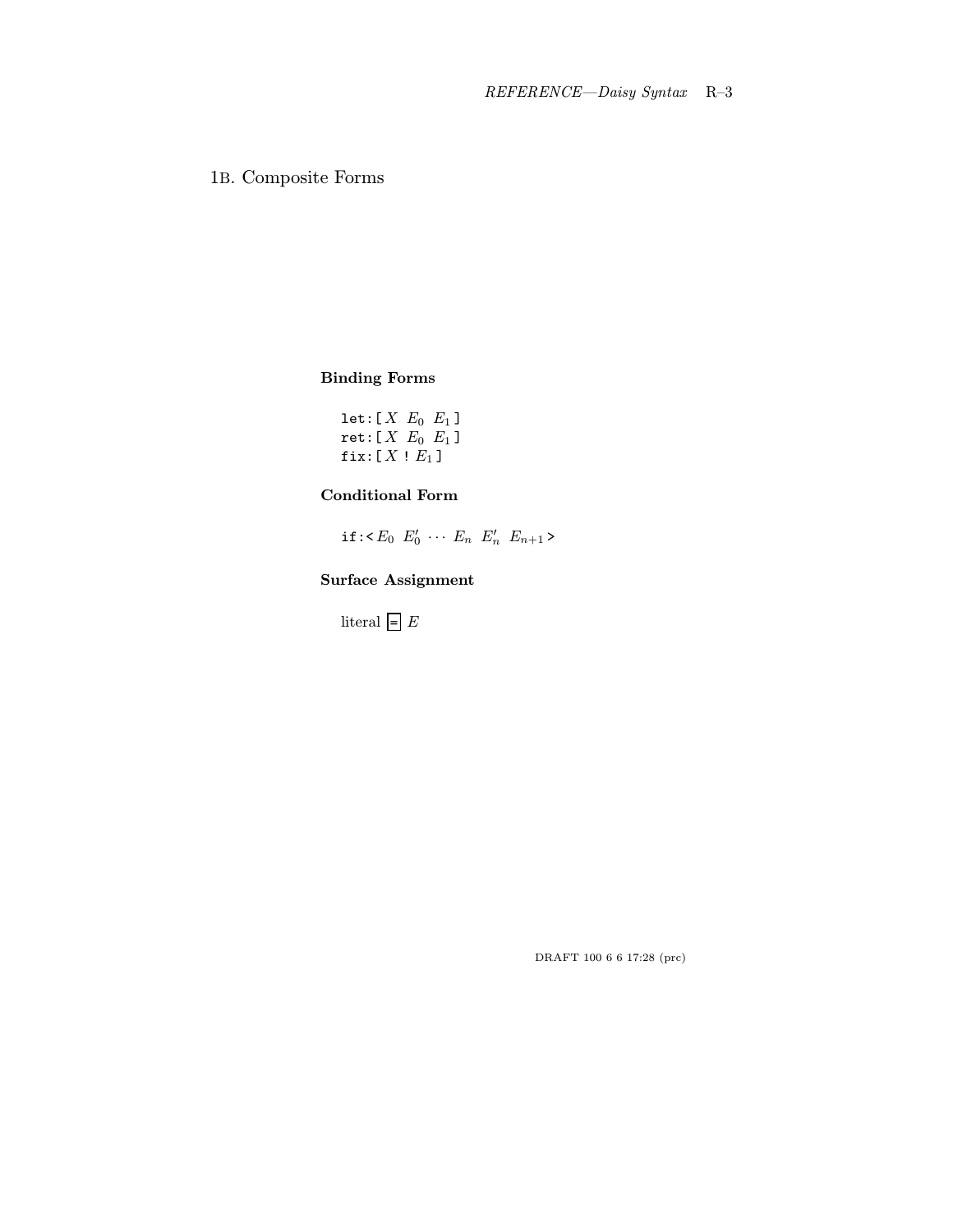1C. A Daisy Grammar (plus surface assignment)

Atomic Expressions

 $EXP::= \quad NUMBERAL \quad \quad LITERAL$ 

List Expressions

$$
EXP::= \quad \boxed{\leq ELTS \geq} \quad \boxed{\leq ELTS \geq} \quad \boxed{\leq ELTS \geq} \quad \boxed{\leq ELTS \geq} \quad \boxed{\leq ELTS \geq} \quad \boxed{\leq ELTS \geq} \quad \boxed{\leq ELTS \geq} \quad \boxed{\leq ELTS \geq} \quad \boxed{\leq ELTS \geq} \quad \boxed{\leq ELTS \geq} \quad \boxed{\leq ELTS \geq} \quad \boxed{\leq ELTS \geq} \quad \boxed{\leq ELTS \geq} \quad \boxed{\leq ELTS \geq} \quad \boxed{\leq ELTS \geq} \quad \boxed{\leq ELTS \geq} \quad \boxed{\leq ELTS \geq} \quad \boxed{\leq ELTS \geq} \quad \boxed{\leq ELTS \geq} \quad \boxed{\leq ELTS \geq} \quad \boxed{\leq ELTS \geq} \quad \boxed{\leq ELTS \geq} \quad \boxed{\leq ELTS \geq} \quad \boxed{\leq ELTS \geq} \quad \boxed{\leq ELTS \geq} \quad \boxed{\leq ELTS \geq} \quad \boxed{\leq ELTS \geq} \quad \boxed{\leq ELTS \geq} \quad \boxed{\leq ELTS \geq} \quad \boxed{\leq ELTS \geq} \quad \boxed{\leq ELTS \geq} \quad \boxed{\leq ELTS \geq} \quad \boxed{\leq ELTS \geq} \quad \boxed{\leq ELTS \geq} \quad \boxed{\leq ELTS \geq} \quad \boxed{\leq ELTS \geq} \quad \boxed{\leq ELTS \geq} \quad \boxed{\leq ELTS \geq} \quad \boxed{\leq ELTS \geq} \quad \boxed{\leq ELTS \geq} \quad \boxed{\leq ELTS \geq} \quad \boxed{\leq ELTS \geq} \quad \boxed{\leq ELTS \geq} \quad \boxed{\leq ELTS \geq} \quad \boxed{\leq ELTS \geq} \quad \boxed{\leq ELTS \geq} \quad \boxed{\leq ELTS \geq} \quad \boxed{\leq ELTS \geq} \quad \boxed{\leq ELTS \geq} \quad \boxed{\leq ELTS \geq} \quad \boxed{\leq ELTS \geq} \quad \boxed{\leq ELTS \geq} \quad \boxed{\leq ELTS \geq} \quad \boxed{\leq ELTS \geq}
$$

Application Expression

 $EXP ::=$   $EXP : EXP$ 

Function Expression

$$
EXP ::= \bigcap \text{ARG } \bigcup \text{ERP}
$$
\n
$$
ARG ::= \text{LITERAL} \quad \bigcup \bigcup \text{ARG } \bigcup \text{ARG } \bigcup
$$
\n
$$
ARG ::= \text{—nothing} \quad \bigcap \text{ARG } \text{ARG } \text{ARG } \bigcup \text{ARG } \bigcup \text{ARG } \bigcup \text{ARG } \bigcup \text{ARG } \bigcup \text{ARG } \bigcup \text{ARG } \bigcup \text{ARG } \bigcup \text{ARG } \bigcup \text{ARG } \bigcup \text{ARG } \bigcup \text{ARG } \bigcup \text{ARG } \bigcup \text{ARG } \bigcup \text{G } \bigcup \text{G } \bigcup \text{G } \bigcup \text{G } \bigcup \text{G } \bigcup \text{G } \bigcup \text{G } \bigcup \text{G } \bigcup \text{G } \bigcup \text{G } \bigcup \text{G } \bigcup \text{G } \bigcup \text{G } \bigcup \text{G } \bigcup \text{G } \bigcup \text{G } \bigcup \text{G } \bigcup \text{G } \bigcup \text{G } \bigcup \text{G } \bigcup \text{G } \bigcup \text{G } \bigcup \text{G } \bigcup \text{G } \bigcup \text{G } \bigcup \text{G } \bigcup \text{G } \bigcup \text{G } \bigcup \text{G } \bigcup \text{G } \bigcup \text{G } \bigcup \text{G } \bigcup \text{G } \bigcup \text{G } \bigcup \text{G } \bigcup \text{G } \bigcup \text{G } \bigcup \text{G } \bigcup \text{G } \bigcup \text{G } \bigcup \text{G } \bigcup \text{G } \bigcup \text{G } \bigcup \text{G } \bigcup \text{G } \bigcup \text{G } \bigcup \text{G } \bigcup \text{G } \bigcup \text{G } \bigcup \text{G } \bigcup \text{G } \bigcup \text{G } \bigcup \text{G } \bigcup \text{G } \bigcup \text{G } \bigcup \text{G } \bigcup \text{G } \bigcup \text{G } \bigcup \text{G } \bigcup \text{G } \bigcup \text{G } \bigcup \text{G } \bigcup \text{G } \bigcup \text{G } \bigcup \text{G } \bigcup \text{G } \bigcup \text{G } \bigcup \text{G } \bigcup \text{G } \bigcup \
$$

Quotation Expressions

$$
EXP::= \boxed{\text{``}—characters} \boxed{\text{``}}\\ EXP::= \boxed{\text{``}Exp}
$$

Parenthesized Expression

 $EXP ::= \quad \boxed{\textcolor{blue}{(}EXP)}$ 

Binding Forms

let:[ ARG EXP EXP ] rec:[ ARG EXP EXP ] fix:[ ARG ! EXP ]

Conditional Form

if: $\epsilon$ *EXP*  $Exp \cdots$  *EXP*>

Surface Assignment

 $LITERAL = EXP$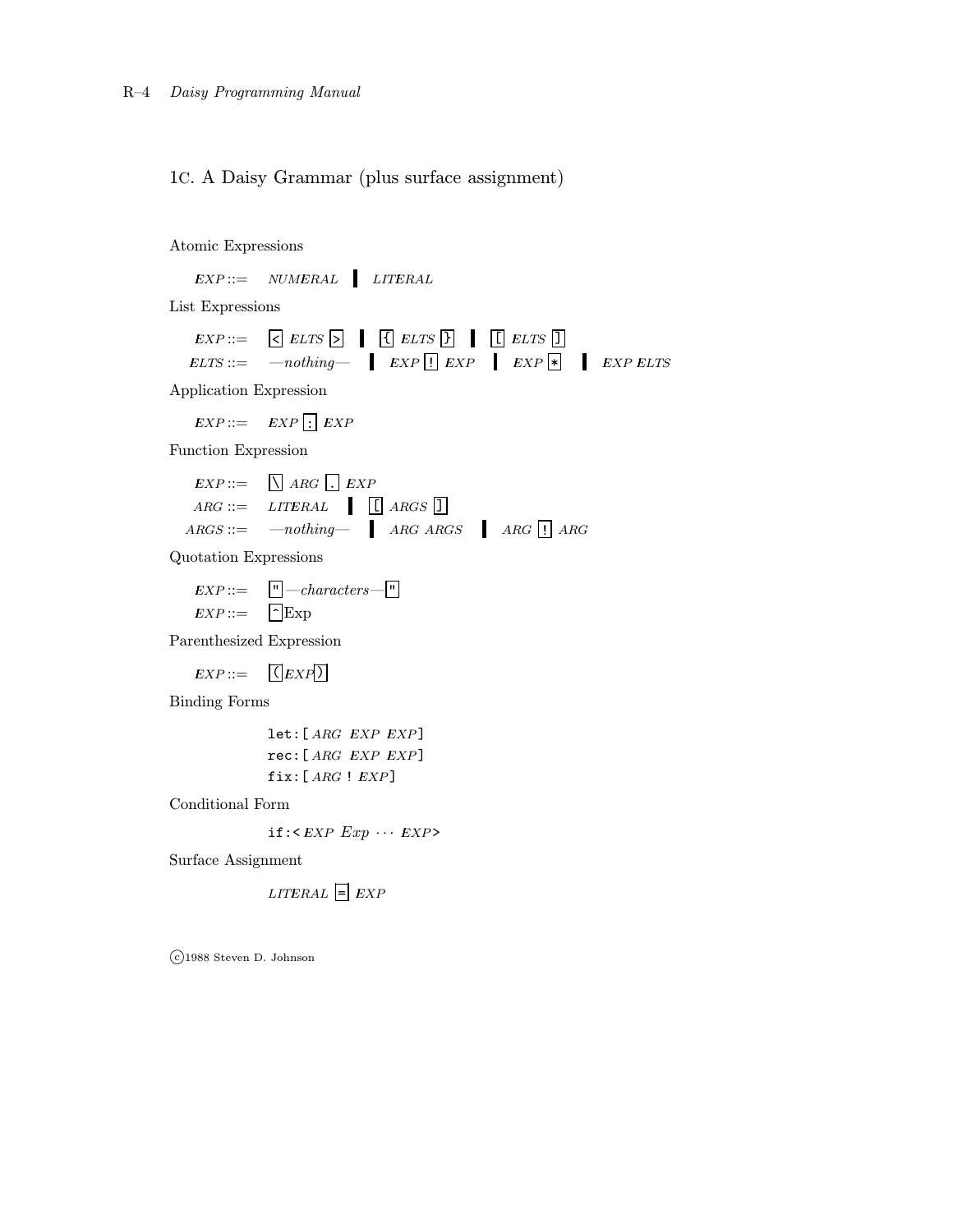#### 2A. Evaluation

 $\mathcal{V}_{\rho}[\![E]\!]$  is the value of expression E in environment  $\rho$ . Variables  $E$  stand for expressions,  $I$  for literal identifiers, and  $X$ for function arguments. Lower case variables stand for values.

 $\mathcal{V}_o[[N]] = N$  $\mathcal{V}_{\rho}[\![I]\!] = \begin{cases} v, & \text{if } v \text{ is assigned to } I; \\ o(I) & \text{otherwise.} \end{cases}$  $\rho(I)$ , otherwise.  $\mathcal{V}_{\rho}\llbracket$  add  $\rrbracket =$  add  $\mathcal{V}_{\rho}$ <sup>[|</sup> "—characters—" ] = the literal —characters—  $\mathcal{V}_o$ [  $\hat{E}$ ] = E  $\mathcal{V}_{\rho}$ [ $(E)$ ] =  $\mathcal{V}_{\rho}$ [ $E$ ]  $\mathcal{V}_\rho \llbracket \setminus X \cdot E \rrbracket = \rho \setminus X \cdot E$  $\mathcal{V}_{\rho}\llbracket E_0 : E_1 \rrbracket = \mathcal{A}_{\rho}\left(\mathcal{V}_{\rho}\llbracket E_0 \rrbracket\right)\left(\mathcal{V}_{\rho}\llbracket E_1 \rrbracket\right)$  $\mathcal{V}_{\rho}$ [[ ]] = []  $\mathcal{V}_{\rho}$ [[ $E_0$   $\cdots$   $E_n$ ]] = [ $E_0$   $\cdots$   $E_n$ ]  $\mathcal{V}_o$  [  $E_0 \cdots E_n : E_{n+1}$  ]  $= [E_0 \cdots E_n : E_{n+1}]$  $\mathcal{V}_o$  [  $[E_0 \cdots E_n * ]$  ] =  $[E_0 \cdots E_n * ]$  $\mathcal{V}_o$ [ < > ] = []  $\mathcal{V}_{\rho}$   $\leq E_0 \cdots E_n$  >  $\leq$   $\leq$   $\leq$   $\mathcal{V}_{\rho}$   $\leq$   $E_0$   $\|$   $\cdots$   $\mathcal{V}_{\rho}$   $\leq$   $E_n$   $\|$  ]  $\mathcal{V}_{\rho}$ [ <  $E_0 \cdots E_n : E_{n+1} >$ ] = [ $\mathcal{V}_{\rho}$ [ $E_0$ ]  $\cdots$   $\mathcal{V}_{\rho}$ [ $E_n$ ] !  $\mathcal{V}_{\rho}$ [ $E_{n+1}$ ]]  $\mathcal{V}_{\rho}$   $\preceq$   $E_0$   $\cdots$   $E_n$   $\preceq$   $\triangleright$   $\preceq$   $\lfloor \mathcal{V}_{\rho} \rfloor$   $E_0$   $\rfloor$   $\cdots$   $\mathcal{V}_{\rho}$   $\lfloor E_n \rfloor$   $\preceq$   $\rfloor$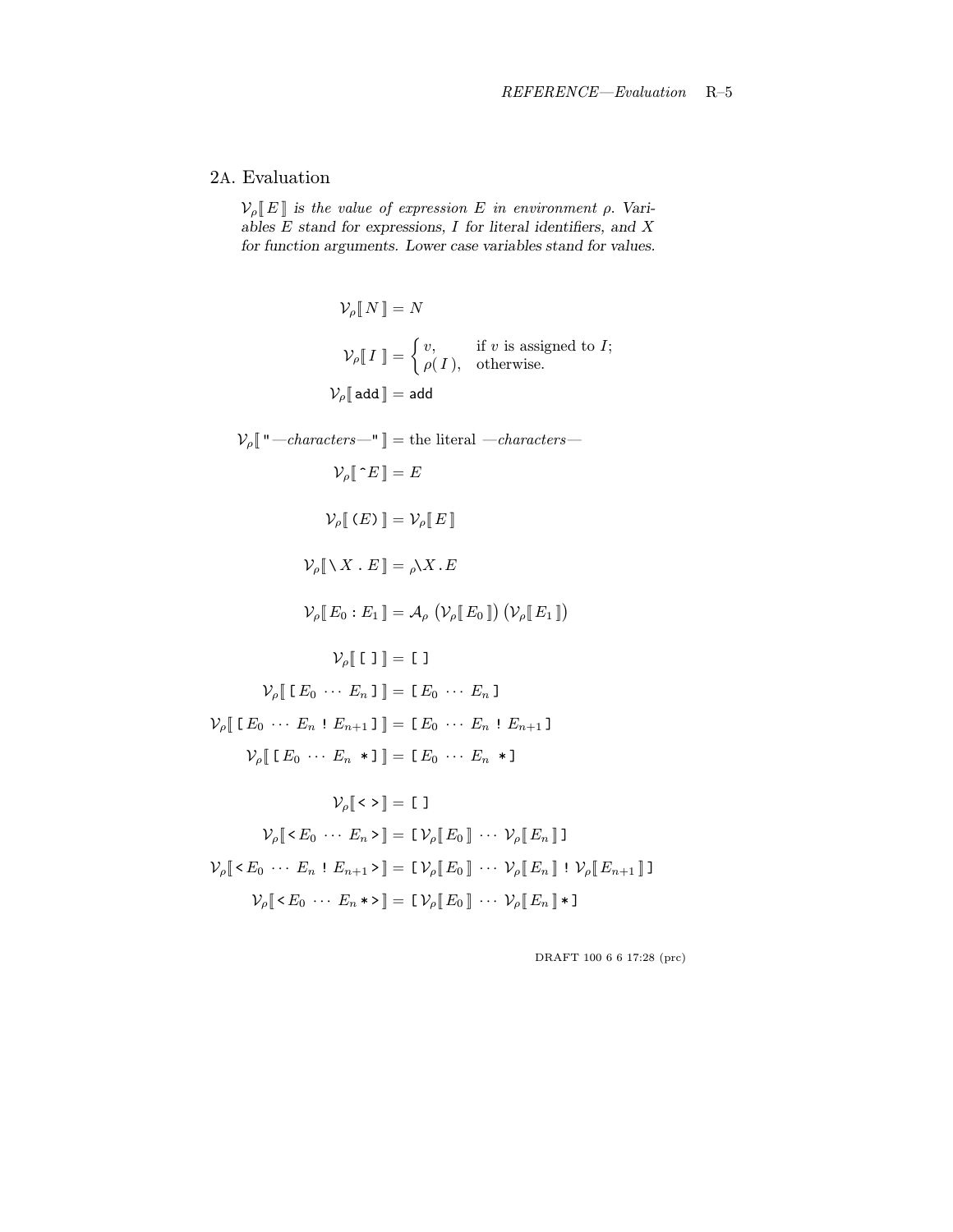#### 2B. Application

 $\mathcal{A}_{\rho} u v$  interprets the application of value u to value v in environment  $\rho$ . Variables E stand for expressions, X for formal arguments, N for numerals.

 $\mathcal{A}_o$  add [  $u$  v ] =  $u + v$  $\mathcal{A}_o N$  [  $v_0$   $v_1$   $\cdots$  ] =  $v_N$  $\mathcal{A}_{\rho}(\rho \backslash X,E) v = \mathcal{V}_{\rho''}[\![E]\!]$  where  $\rho'' = \rho'[\frac{v}{v}]$ X i  $\mathcal{A}_{\rho}$  val  $v = \mathcal{V}_{\rho} \llbracket v \rrbracket$  $\mathcal{A}_{\rho}$  let [ X E E' ] =  $\mathcal{V}_{\rho'}[\![E']\!]$  where  $\sqrt{ }$ <sup>J</sup>  $\mathcal{L}$  $\rho' = \rho \begin{bmatrix} v \\ v \end{bmatrix}$  $\boldsymbol{X}$ i  $v\;=\;\mathcal{V}_{\rho}\llbracket E_0\rrbracket$  $\mathcal{A}_{\rho}$  rec [  $X \mathrel{E} E'$  ]  $= \mathcal{V}_{\rho'}[\![E']\!]$  where  $\sqrt{ }$ J  $\mathcal{L}$  $\rho' = \rho \begin{bmatrix} v \\ v \end{bmatrix}$  $\boldsymbol{X}$ i  $v \; = \; \mathcal{V}_{\rho'} \llbracket E_0 \rrbracket$  $\mathcal{A}_{\rho}$  fix  $[X \mid E] = v$  where  $\sqrt{ }$ Į  $\mathcal{L}$  $\rho' = \rho \begin{bmatrix} v \\ v \end{bmatrix}$ X i  $v \; = \; \mathcal{V}_{\rho'} \llbracket E_0 \rrbracket$  $\mathcal{A}_{\rho}$  if  $\left[\begin{array}{cccc} u_0 & v_0 & \cdots & u_n & v_n & w \end{array}\right] = \left\{\begin{array}{cc} v_i, & \text{if } u_i \neq 0 \text{ and } u_0 \ldots u_{i-1} = 0 \end{array}\right\}$  $w, \text{ if } u_0 \ldots u_n = \text{\textsf{I}}$  $\mathcal{A}_{\rho}$  [ ]  $(v)$  = [ ]  $\mathcal{A}_{\rho}$  [ v ! v'] [ [  $u_0$  !  $u'_0$  ]  $\cdots$  ] = [ w ! w'] where  $\begin{cases} w = \mathcal{A}_{\rho} v$  [  $u_0 \cdots$  ]  $w' = \begin{cases} w + w' \end{cases}$  $w' = \mathcal{A}_{\rho}^{\dagger} v' \mathcal{b} \left[ u_0' \cdots \right]$  $\mathcal{A}_{\rho}$  [ v \* ] [ [ ]  $\cdots$  ] = [ ]  $\mathcal{A}_{\rho}$  [  $v *$ ] [[ $u_0 : u'_0$ ]  $\cdots$ ] = [ $w : w'$ ] where  $\begin{cases} w = \mathcal{A}_{\rho} v$  [ $u_0 \cdots$ ]  $w' = \mathcal{A}_{\rho} \left[ v * \right] \left[ u'_0 \cdots \right]$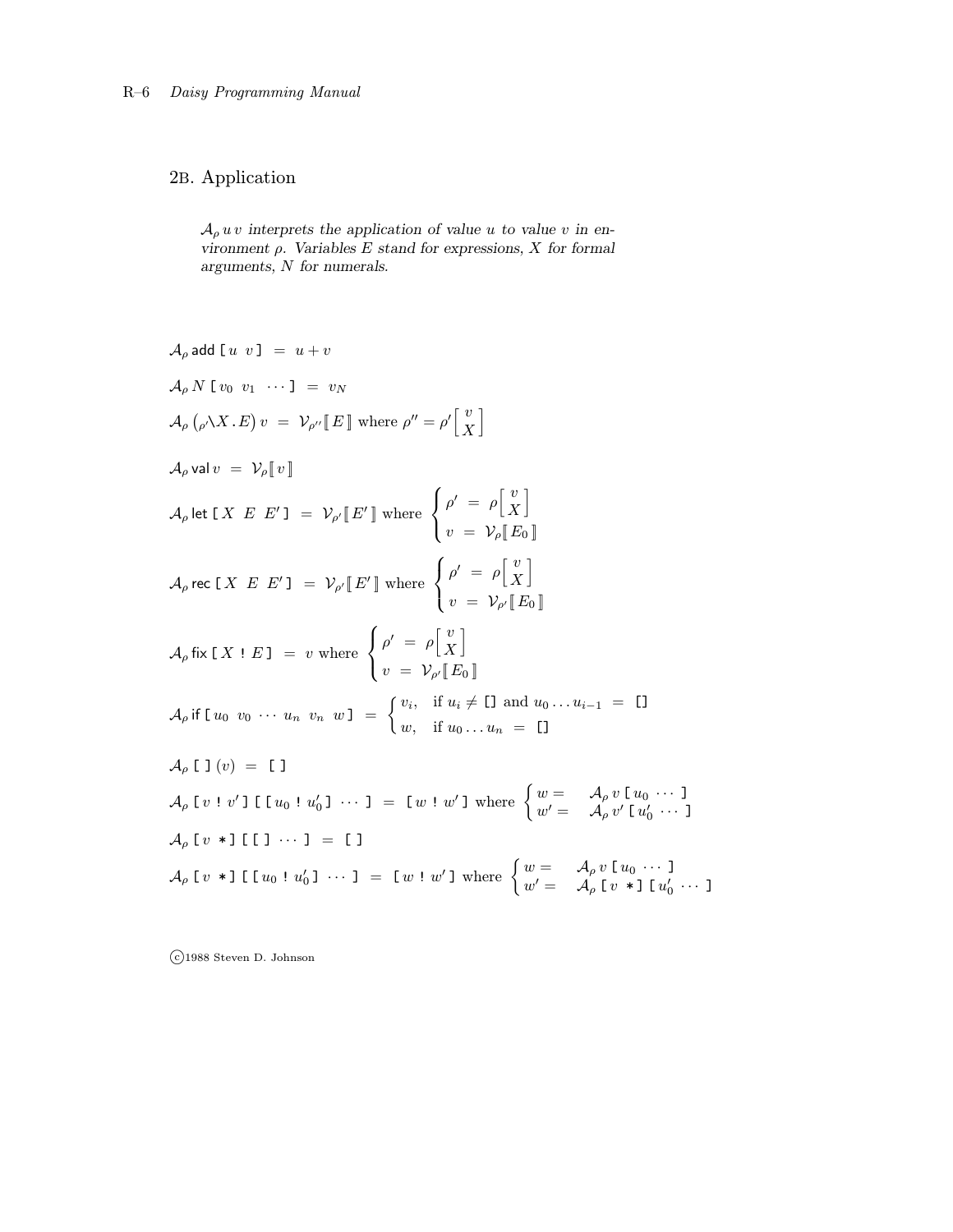2C. Other Values

 $\mathcal{A}_{\rho} \perp v = \perp$  $\mathcal{A}_{\rho} v \perp = \perp$  $A_{\rho}$  erron  $v =$  erron  $\mathcal{A}_{\rho}\llbracket I\rrbracket v = error$  $\mathcal{A}_{\rho}\left[\!\left[ \,E_0\,:\,E_1\,\right]\!\right] v \;=\; \text{error}$  $\mathcal{A}_{\rho} \llbracket \setminus X \, . \, E \rrbracket \, v \; = \; \mathcal{V}_{\rho} \llbracket E \rrbracket \, \text{ where } \rho = \phi \llbracket \, \frac{v}{\mathbf{v}}$  $\boldsymbol{X}$  $\mathcal{V}_\rho \perp = \perp$  $V_\rho$  erron = erron

i

 $\mathcal{V}_{\rho}\left( \rho\Delta X\,.\,E\right) \;=\;$  illformed closure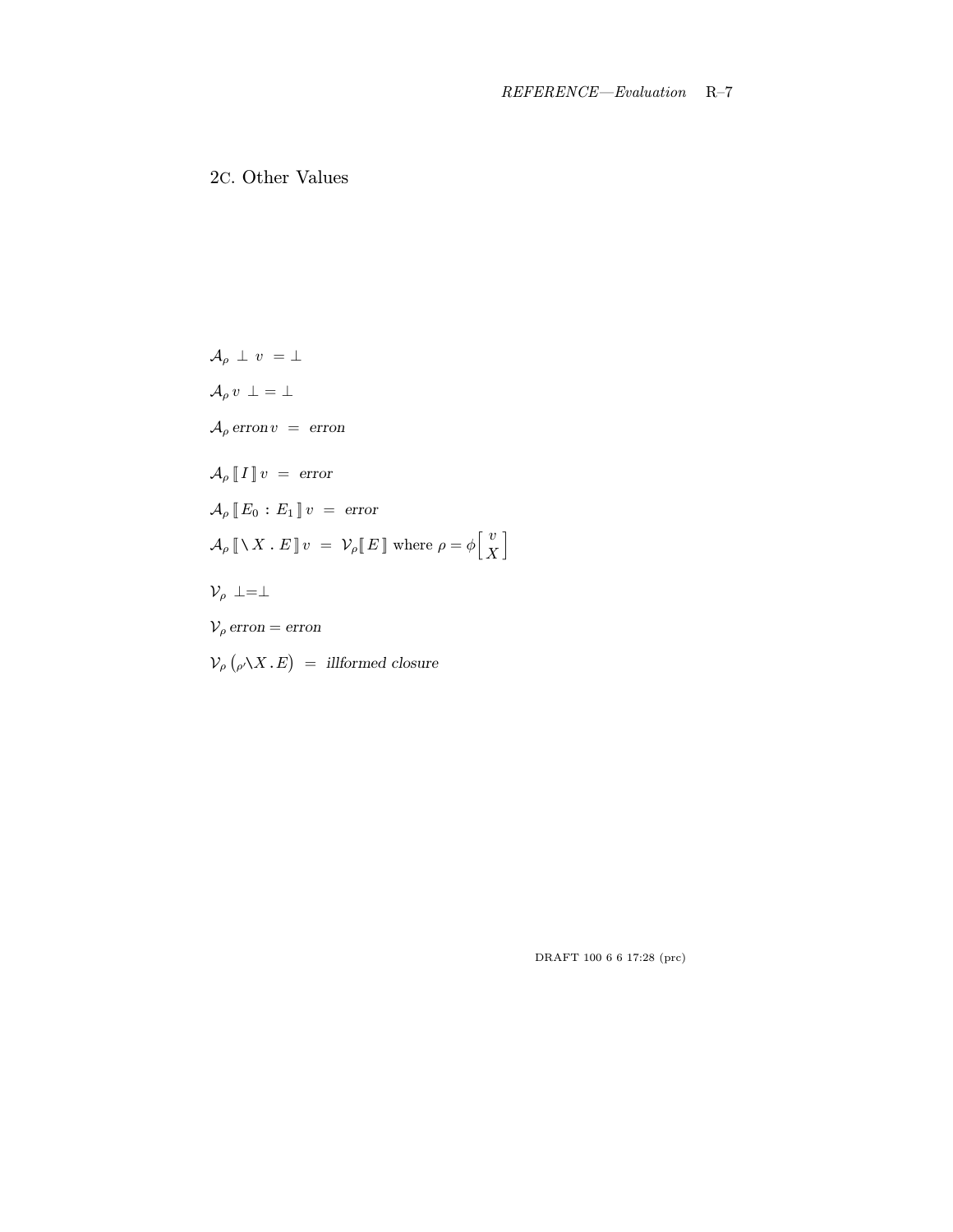## 2D. Indeterminate Lists

The indices  $0', 1', \ldots, n', n \geq 0$ , are a rearrangement of  $0, 1, \ldots, n$ . Variables  $A, M, \Omega, E_0, E_1, \ldots$  stand for expressions whose values are  $a, m, \perp, e_0, e_1, \ldots$ , respectively. Assume a is a non-list,  $m$  is an erron, and that each of the  $e_i$ s is valid.

 $\mathcal{V}_{\rho}$ [ { } ] = [ ]

$$
\mathcal{V}_{\rho}[\![\, \{ \, E_0 \, \cdots \, E_n \, \}\!] \stackrel{\triangleright}{=} \, [\, e_{0'} \, \cdots \, e_{n'} \, ]
$$

$$
\mathcal{V}_{\rho}[\lbrace E_0 : \lbrace E_1 \cdots E_n \rbrace \rbrace] \stackrel{\triangleright}{=} [\lbrace e_{0'} \cdots e_{n'} \rbrace
$$

 $\mathcal{V}_{\rho}[\![\, \Omega \, E_0 \, \cdots \, E_n\, \}\,] \stackrel{\triangleright}{=} \, [\, e_{0'} \, \cdots \, e_{n'} \, ! \, \perp]$ 

$$
\mathcal{V}_{\rho}\llbracket \{M\ E_0\ \cdots\ E_n\}\rrbracket \triangleq \llbracket e_{0'}\ \cdots\ e_{n'}\ m\rrbracket
$$

 $\mathcal{V}_{\rho}[\{E_0 : E_1 : E_2\}\}] \stackrel{\triangleright}{=} \mathcal{V}_{\rho}[\{E_0 E_1 : E_2\}]$ 

$$
\mathcal{V}_{\rho}[\![\mathop{\{E}}\nolimits_0 : E_1 : E_2 \!>\! \mathop{\{F}}\nolimits] \cong \left\{ \begin{array}{{2}{\hbox{$\,[ \,e_0 : \, \mathcal{V}_{\rho}[\![\, \leq E_1 : E_2 \!>\! \,]]$} \\ {\hbox{$\,[ \,e_1 : \, \mathcal{V}_{\rho}[\![\, \{E_0 : E_2 \} \,]]$} \end{array}} \right.
$$

$$
\mathcal{V}_{\rho}[\![\, \{ \, E_0 \, \cdots \, E_n \, E_{n+1} \, * \} \,] \, \stackrel{\triangleright}{=} \, \, [ \, e_{0'} \, \cdots \, e_{n'} \, e_{n+1} \, * \, ]
$$

$$
\mathcal{V}_{\rho}[[E_0 \cdots E_n: A] \rbrack \rbrack \rbrack = [e_0 \cdots e_{n'}: a]
$$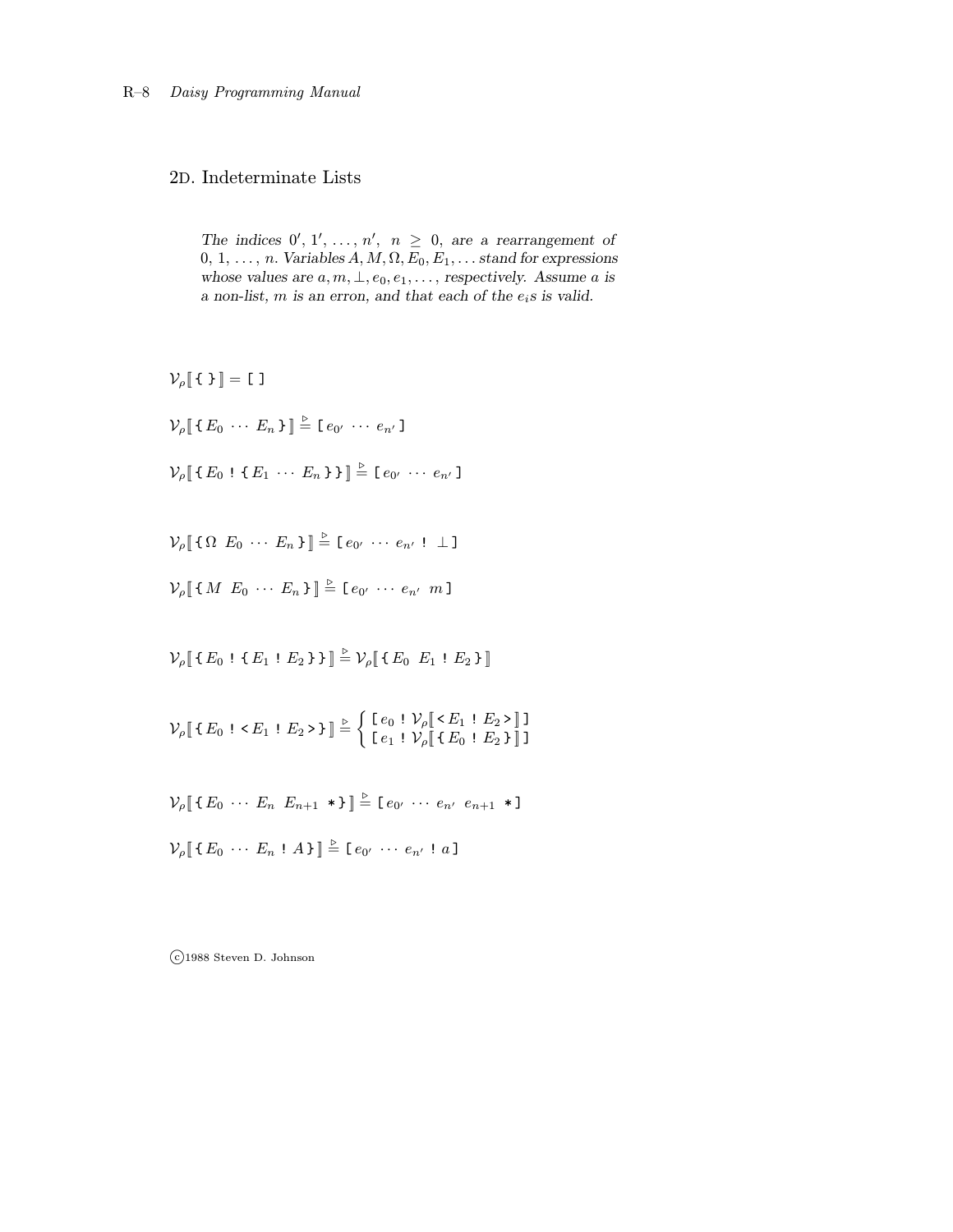#### 3. Environments

Environments  $\rho$  associate values with literal identifiers.  $\rho(I)$  is I's binding in  $\rho$ . Environment extension is specified as

$$
\rho \begin{bmatrix} v \\ I \end{bmatrix} (J) = \begin{cases} v, & \text{if } I = J \\ \rho(J), & \text{if } I \neq J \end{cases}
$$

$$
\rho \begin{bmatrix} u & v \\ X & Y \end{bmatrix} (J) = \rho \begin{bmatrix} v \\ Y \end{bmatrix} \begin{bmatrix} v \\ X \end{bmatrix} (J)
$$

$$
\rho \begin{bmatrix} v \\ I \end{bmatrix} (J) = \rho(J)
$$

Environments accept undefined bindings,

$$
\rho\Big[\frac{\bot}{I}\Big](J)=\begin{cases} \bot, & \text{if } I=J\\ \rho(J), & \text{if } I\neq J \end{cases}
$$

The void environment,  $\star$  binds every literal to an unbound-identifier erron,

$$
\star(I) = |\texttt{ubi}:I|
$$

## 4. Closure Objects

The closure of a function expression  $\setminus X$ . E is denoted  $\partial N$ . E, and appears in output as  $\\$ . E.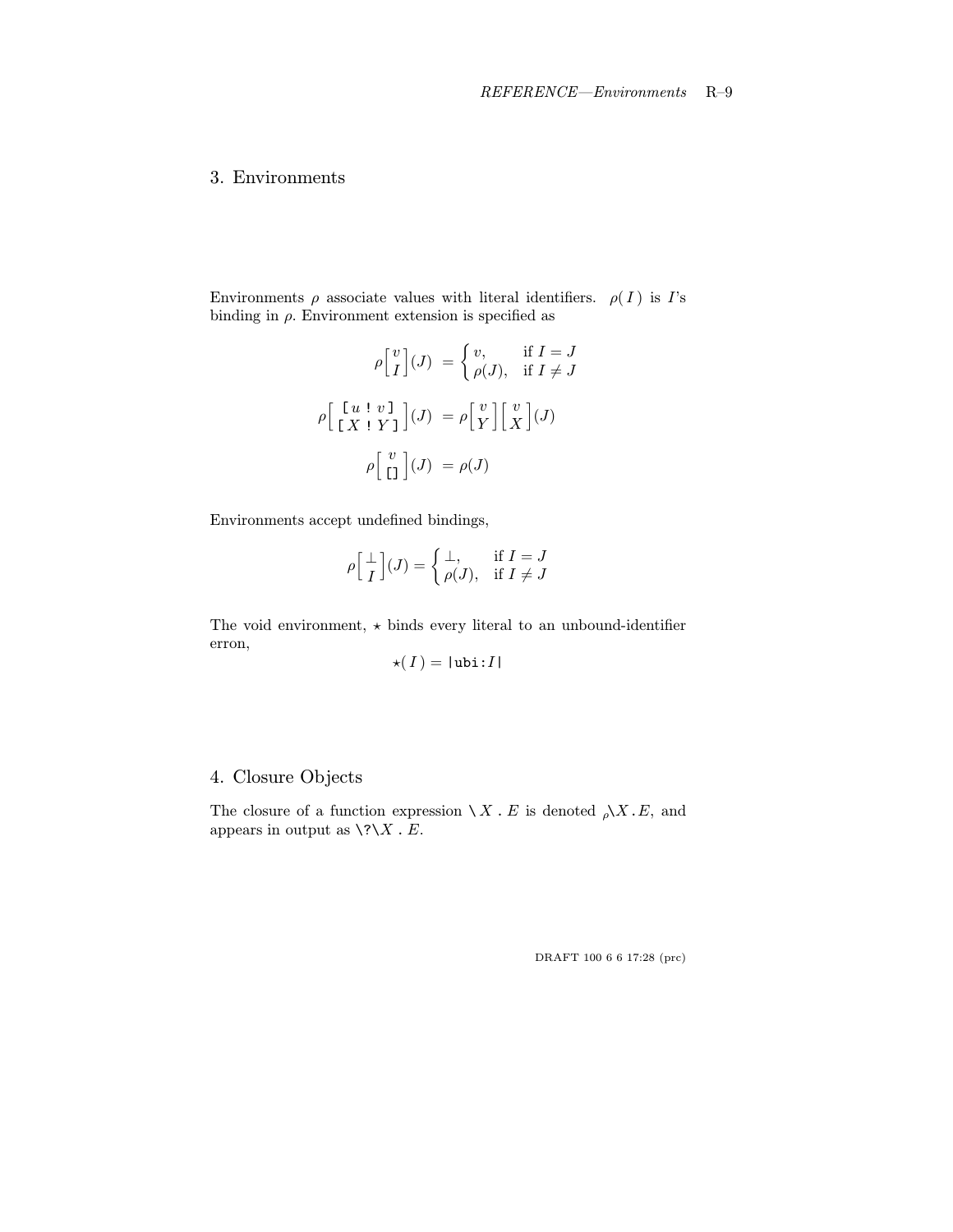## Daisy Operations

(by group)

| Types in descriptors    |                                                                                                                                                                 |
|-------------------------|-----------------------------------------------------------------------------------------------------------------------------------------------------------------|
| $\beta$ – T or $\Box$   |                                                                                                                                                                 |
|                         | $\mathcal{N}$ – a numeral $\mathcal{L}$ – a list $\mathcal{C}$ – a character<br>$\mathcal{I}$ - a literal $\mathcal{A}$ - an atom $\mathcal{E}$ - an expression |
| $\mathcal{V}$ – a value |                                                                                                                                                                 |

## Arithmetic Tests

| <b>zero?:</b> $\mathcal{N} \longrightarrow \mathcal{B}$ Test for Zero      |  |
|----------------------------------------------------------------------------|--|
| one?: $\mathcal{N} \longrightarrow \mathcal{B}$ Test for One               |  |
| $\texttt{neg?}: \mathcal{N} \longrightarrow \mathcal{B}$ Test for negative |  |
| $pos? : \mathcal{N} \longrightarrow \mathcal{B}$ Test for positive         |  |
| 1t?: $[N_1 \ N_2] \longrightarrow B$ Eess-than                             |  |
| 1e?: $[N_1 \ N_2] \longrightarrow B$ At-most                               |  |
| eq?: $[N_1 \ N_2] \longrightarrow B$ Numeric equality                      |  |
| ne?: $[N_1 \ N_2] \longrightarrow B$ Numeric inequality                    |  |
| ge?: $[N_1 \ N_2] \longrightarrow B$ At-least                              |  |
| gt?: $[N_1 N_2] \longrightarrow B$ Greater-than                            |  |

## Unary Arithmetic

| sgn: $\mathcal{N} \longrightarrow -1$ or 1 Sign projection          |  |  |  |  |  |  |  |  |  |  |
|---------------------------------------------------------------------|--|--|--|--|--|--|--|--|--|--|
| $\text{inc}: \mathcal{N}_1 \longrightarrow \mathcal{N}_2$ Increment |  |  |  |  |  |  |  |  |  |  |
| dcr: $\mathcal{N}_1 \longrightarrow \mathcal{N}_2$ Decrement        |  |  |  |  |  |  |  |  |  |  |
|                                                                     |  |  |  |  |  |  |  |  |  |  |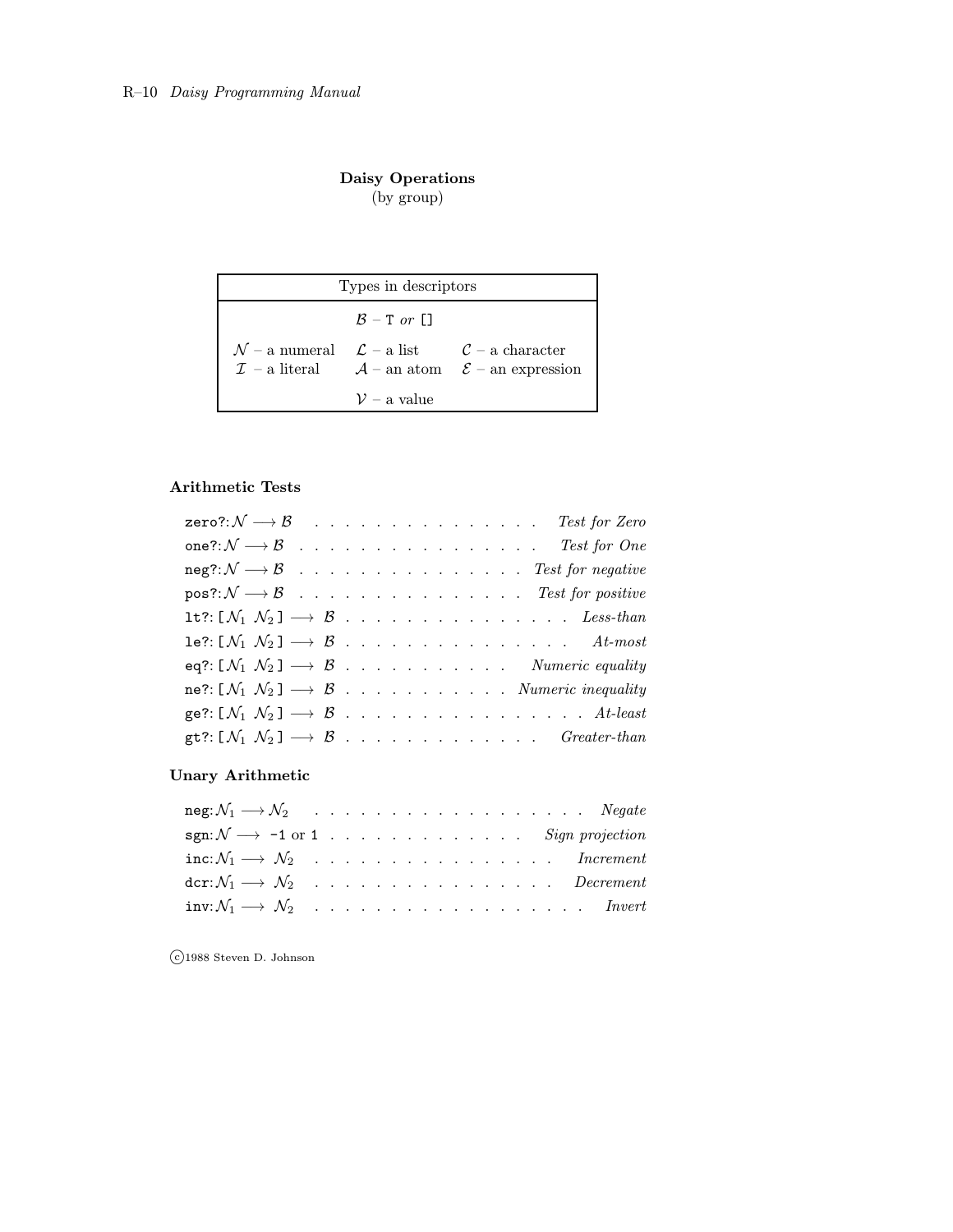#### Binary Arithmetic

| add: $[N_1 \ N_2] \longrightarrow N_3$ Add                                                  |  |  |  |  |  |  |  |  |
|---------------------------------------------------------------------------------------------|--|--|--|--|--|--|--|--|
| sub: $[N_1 \ N_2] \longrightarrow N_3$ Subtract                                             |  |  |  |  |  |  |  |  |
| mpy: $[N_1 \ N_2] \longrightarrow N_3$ Multiply                                             |  |  |  |  |  |  |  |  |
| div: $[N_1 \ N_2] \longrightarrow N_3$ Divide                                               |  |  |  |  |  |  |  |  |
| rem: $\left[ \mathcal{N}_1 \ \mathcal{N}_2 \right] \longrightarrow \mathcal{N}_3$ Remainder |  |  |  |  |  |  |  |  |

## Binary Logic

| or: $[N_1 \ N_2] \longrightarrow N_3$ <i>Logical-or</i>     |  |  |  |  |  |  |  |  |
|-------------------------------------------------------------|--|--|--|--|--|--|--|--|
| and: $[N_1 \ N_2] \longrightarrow N_3$ Dogical-and          |  |  |  |  |  |  |  |  |
| <b>xor</b> : $[N_1 \ N_2] \longrightarrow N_3$ Exclusive-or |  |  |  |  |  |  |  |  |

## Reference Tests

|  |  |  |  |  |  |  | nil?: $\mathcal{V} \longrightarrow \mathcal{B}$ Test for Nil                               |
|--|--|--|--|--|--|--|--------------------------------------------------------------------------------------------|
|  |  |  |  |  |  |  | isNML?: $\mathcal{V} \longrightarrow \mathcal{B}$ Test for a numeral                       |
|  |  |  |  |  |  |  | isLtrl?: $\mathcal{V} \longrightarrow \mathcal{B}$ Test for a literal                      |
|  |  |  |  |  |  |  | isAtm?: $V \longrightarrow B$ Test for an Atom                                             |
|  |  |  |  |  |  |  | isLST?: $\mathcal{V} \longrightarrow \mathcal{B}$ Test for a list                          |
|  |  |  |  |  |  |  | same?: $\lbrack U \ V_1 \cdots V_n \rbrack \longrightarrow \mathcal{B}$ Reference equality |

## List Processing

| head: $[\mathcal{V}_1 : \mathcal{V}_2] \longrightarrow \mathcal{V}_1$ Head of a list                                                                             |
|------------------------------------------------------------------------------------------------------------------------------------------------------------------|
| tail: $[\mathcal{V}_1 : \mathcal{V}_2] \longrightarrow \mathcal{V}_1$ Tail of a list                                                                             |
| cons: $[\mathcal{V}_1 \ \mathcal{V}_2] \longrightarrow [\mathcal{V}_1 \ \mathcal{V}_2]$ List constructor                                                         |
| frons: $[V\ V'] \longrightarrow \mathcal{L}$ Multiset constructor                                                                                                |
| any?: $[\mathcal{V}_0 \ \mathcal{V}_1 \ \cdots \ ] \longrightarrow [\mathcal{V}_i \ \mathcal{V}_{i+1} \ \cdots \ ]$ Locate a non-Nil element                     |
| all?: $[\mathcal{V}_0 \ \mathcal{V}_1 \ \cdots \ ] \longrightarrow \mathcal{B} \ \ldots \ \ldots \ \ldots$ Test for no null elements                             |
| in?: $[U \cup V_0 \vee_1 \cdots]$ $\rightarrow$ $\beta$ Membership Test                                                                                          |
| if: $[\mathcal{T}_0 \ \mathcal{V}_0 \ \mathcal{T}_1 \ \mathcal{V}_1 \ \cdots \ ] \longrightarrow \mathcal{V}_i \ \ldots \ \ldots \ \ldots$ Conditional operation |

## Object Manipulation

TagOf:  $V \longrightarrow N$  . . . . . . . . . . Numeric value of a tag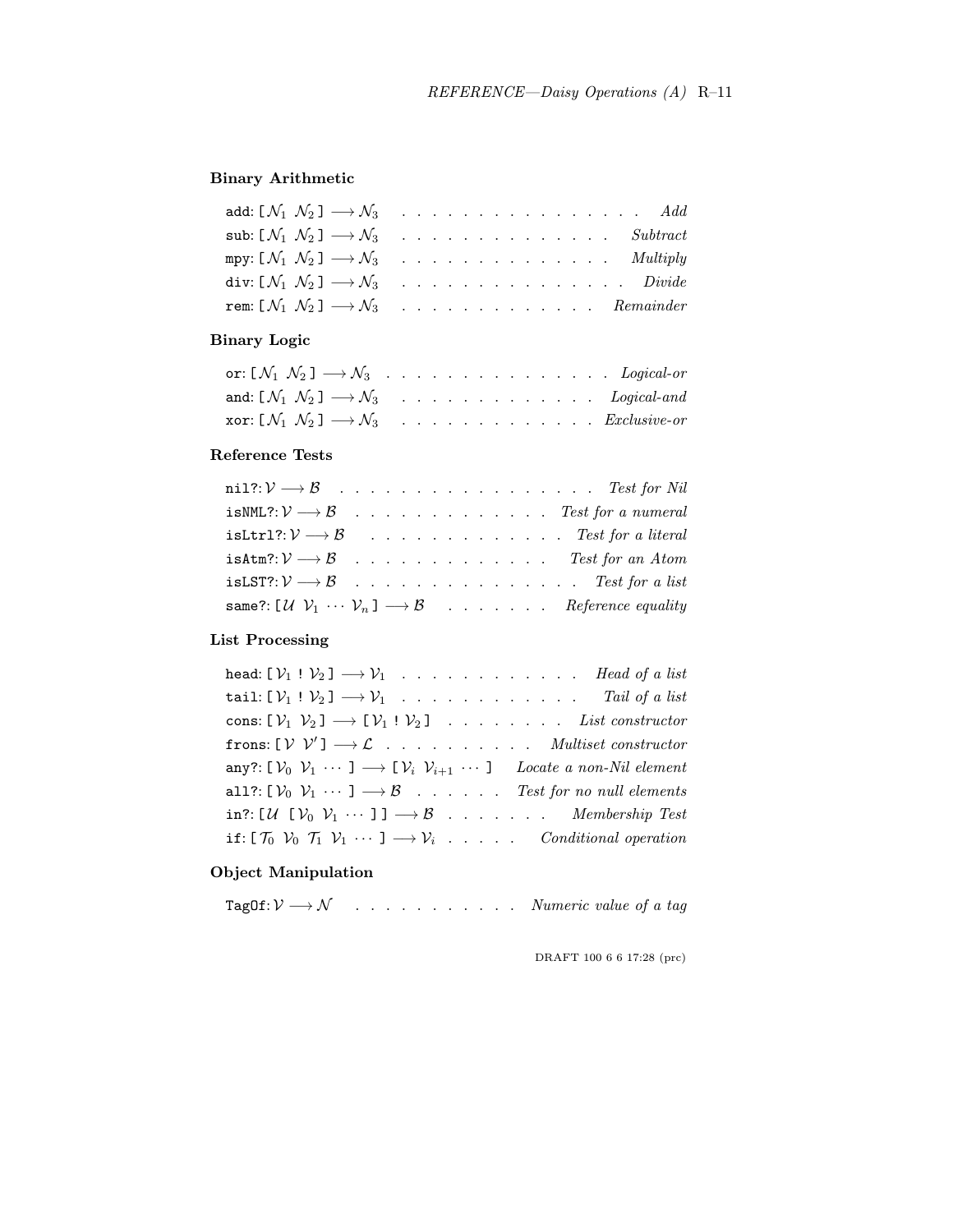## Tag Tests

|  |  |  |  |  | is DCT?: $\mathcal{V} \longrightarrow \mathcal{B}$ Test for a directive |
|--|--|--|--|--|-------------------------------------------------------------------------|
|  |  |  |  |  | isNML?: $\mathcal{V} \longrightarrow \mathcal{B}$ Test for a numeral    |
|  |  |  |  |  | isLST?: $V \longrightarrow B$ Test for a list-object                    |
|  |  |  |  |  | <b>isAPL?:</b> $V \rightarrow B$ Test for a application-object          |
|  |  |  |  |  | is FTN?: $V \longrightarrow B$ Test for a function-object               |
|  |  |  |  |  | is IDE?: $V \longrightarrow B$ Test for a identifier-object             |
|  |  |  |  |  | <b>is ERR?:</b> $V \rightarrow B$ Test for an identifier-object         |

## Tag Coercion

|  |  |  |  |  |  |  | asDCT: $\mathcal{V} \longrightarrow \mathcal{D}$ Cite as a directive     |
|--|--|--|--|--|--|--|--------------------------------------------------------------------------|
|  |  |  |  |  |  |  | asNML: $\mathcal{V} \longrightarrow \mathcal{N}$ Cite as a numeral       |
|  |  |  |  |  |  |  | as IDE: $\mathcal{V} \longrightarrow \mathcal{I}$ Cite as an identifier  |
|  |  |  |  |  |  |  | asLST: $\mathcal{V} \longrightarrow \mathcal{L}$ Cite as a list          |
|  |  |  |  |  |  |  | as APL: $\mathcal{V} \longrightarrow \mathcal{A}$ Cite as an application |
|  |  |  |  |  |  |  | as FTN: $\mathcal{V} \longrightarrow \mathcal{F}$ Cite as a function     |
|  |  |  |  |  |  |  |                                                                          |

## Access to Composite Objects

|  |  |  |  |  |  | $Ind: V \longrightarrow V'$ Head of a composite object                       |
|--|--|--|--|--|--|------------------------------------------------------------------------------|
|  |  |  |  |  |  | $\pm 1: \mathcal{V} \longrightarrow \mathcal{V}'$ Tail of a composite object |

## Character Manipulation

| Chr?: $V \longrightarrow B$ Character test                                           |  |  |  |  |  |  |  |  |  |  |
|--------------------------------------------------------------------------------------|--|--|--|--|--|--|--|--|--|--|
| ChrAsNml: $\mathcal{C} \longrightarrow \mathcal{N}$ Character's numeric code         |  |  |  |  |  |  |  |  |  |  |
| NmlAsChr: $\mathcal{N} \longrightarrow \mathcal{C}$ Convert a numeral to a character |  |  |  |  |  |  |  |  |  |  |

## Character Classification

|  |  |  |  |  |  | SCNSPC?: $C \longrightarrow B$ Space-character test   |
|--|--|--|--|--|--|-------------------------------------------------------|
|  |  |  |  |  |  |                                                       |
|  |  |  |  |  |  | SCRLFA?: $C \longrightarrow B$ Alpha-character test   |
|  |  |  |  |  |  | SCRNON?: $C \longrightarrow B$ Neutral-character test |
|  |  |  |  |  |  | SCNSYM?: $C \longrightarrow B$ Symbol-character test  |
|  |  |  |  |  |  | SCRCTL?: $C \longrightarrow B$ Control-character test |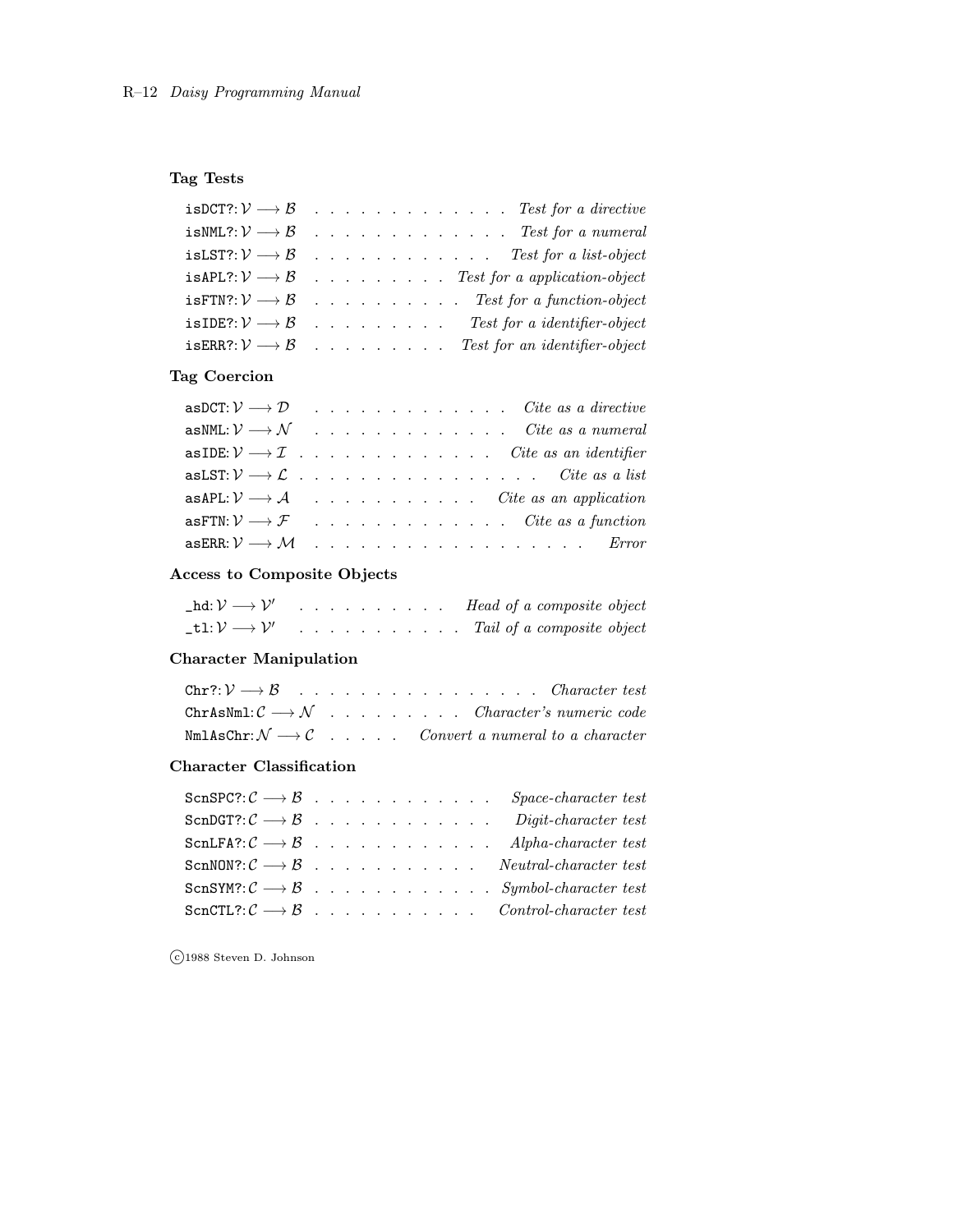## Sequencing

| $\mathsf{crc}\_ \mathsf{hd} \colon \mathcal{V} \longrightarrow \mathcal{V}$ Coerce-head                 |  |  |  |  |  |  |
|---------------------------------------------------------------------------------------------------------|--|--|--|--|--|--|
| $\mathsf{crc}\_\mathtt{tl} : \mathcal{V} \longrightarrow \mathcal{V}$ Coerce-tail                       |  |  |  |  |  |  |
| seq: $[\mathcal{V}_0 \ \mathcal{V}_1 \ \cdots \ \mathcal{V}_n] \longrightarrow \mathcal{V}_n$ Sequencer |  |  |  |  |  |  |

## Interface Operations

| console: $\mathcal{I} \longrightarrow [\mathcal{C}_0 \ \mathcal{C}_1 \ \cdots \ ]$ Interactive input                              |  |  |  |  |  |
|-----------------------------------------------------------------------------------------------------------------------------------|--|--|--|--|--|
| screen: $[\mathcal{C}_0 \mathcal{C}_1 \cdots] \longrightarrow [\mathbf{I} \ldots \ldots \ldots \ldots \ldots]$ Interactive output |  |  |  |  |  |
| dski: $\mathcal{I} \longrightarrow [\mathcal{C}_0 \mathcal{C}_1 \cdots]$ File input                                               |  |  |  |  |  |
| dsko: $[\mathcal{I}[\mathcal{C}_0 \ \mathcal{C}_1 \ \cdots \ ]] \longrightarrow []$ File output                                   |  |  |  |  |  |

## Text Generation

issue:  $V \longrightarrow [C_0 \ C_1 \ \cdots \ C_n \ C_2 \ \cdots \ C_n \ C_n$ 

## Scanning

| scan: $[\mathcal{C}_0 \mathcal{C}_1 \cdots] \longrightarrow [\mathcal{A} \mathcal{C}_j \mathcal{C}_{j+1} \cdots]$ Scan text           |  |  |  |
|---------------------------------------------------------------------------------------------------------------------------------------|--|--|--|
| scans: $[\mathcal{C}_0 \ \mathcal{C}_1 \ \cdots \ ] \longrightarrow [\mathcal{A}_0 \ \mathcal{A}_1 \ \cdots \ ]$ scan <i>iterated</i> |  |  |  |

## Parsing

| parse: $[\mathcal{C}_0 \mathcal{C}_1 \cdots] \longrightarrow [\mathcal{E}_0 \mathcal{E}_1 \cdots]$ xparses o scans                                             |  |  |  |
|----------------------------------------------------------------------------------------------------------------------------------------------------------------|--|--|--|
| xparse: $[\mathcal{T}_0 \ \mathcal{T}_1 \ \cdots \ ] \longrightarrow [\mathcal{E} \ \mathcal{T}_i \ \mathcal{T}_{i+1} \ \cdots \ ] \ \dots \ \dots$ Parse text |  |  |  |
| xparses: $[\mathcal{T}_0 \ \mathcal{T}_1 \ \cdots \ ] \longrightarrow [\mathcal{E}_0 \ \mathcal{E}_1 \ \cdots \ ]$ parse iterated                              |  |  |  |

## Special Operations

|  |  |  |  |  |  |  |  |  |  | evlst: $[\mathcal{E}_0 \mathcal{E}_1 \cdots] \longrightarrow [\mathcal{V}_0 \mathcal{V}_1 \cdots]$ val <i>iterated.</i> |
|--|--|--|--|--|--|--|--|--|--|-------------------------------------------------------------------------------------------------------------------------|
|  |  |  |  |  |  |  |  |  |  | let: $[X \mathcal{E}_1 \mathcal{E}_2] \longrightarrow V$ <i>Lexical binder</i>                                          |
|  |  |  |  |  |  |  |  |  |  | rec: $[\mathcal{X} \ \mathcal{E}_1 \ \mathcal{E}_2] \longrightarrow V$ Recursive binder                                 |
|  |  |  |  |  |  |  |  |  |  | fix: $[X \mathcal{E}] \longrightarrow V$ Recursive binder                                                               |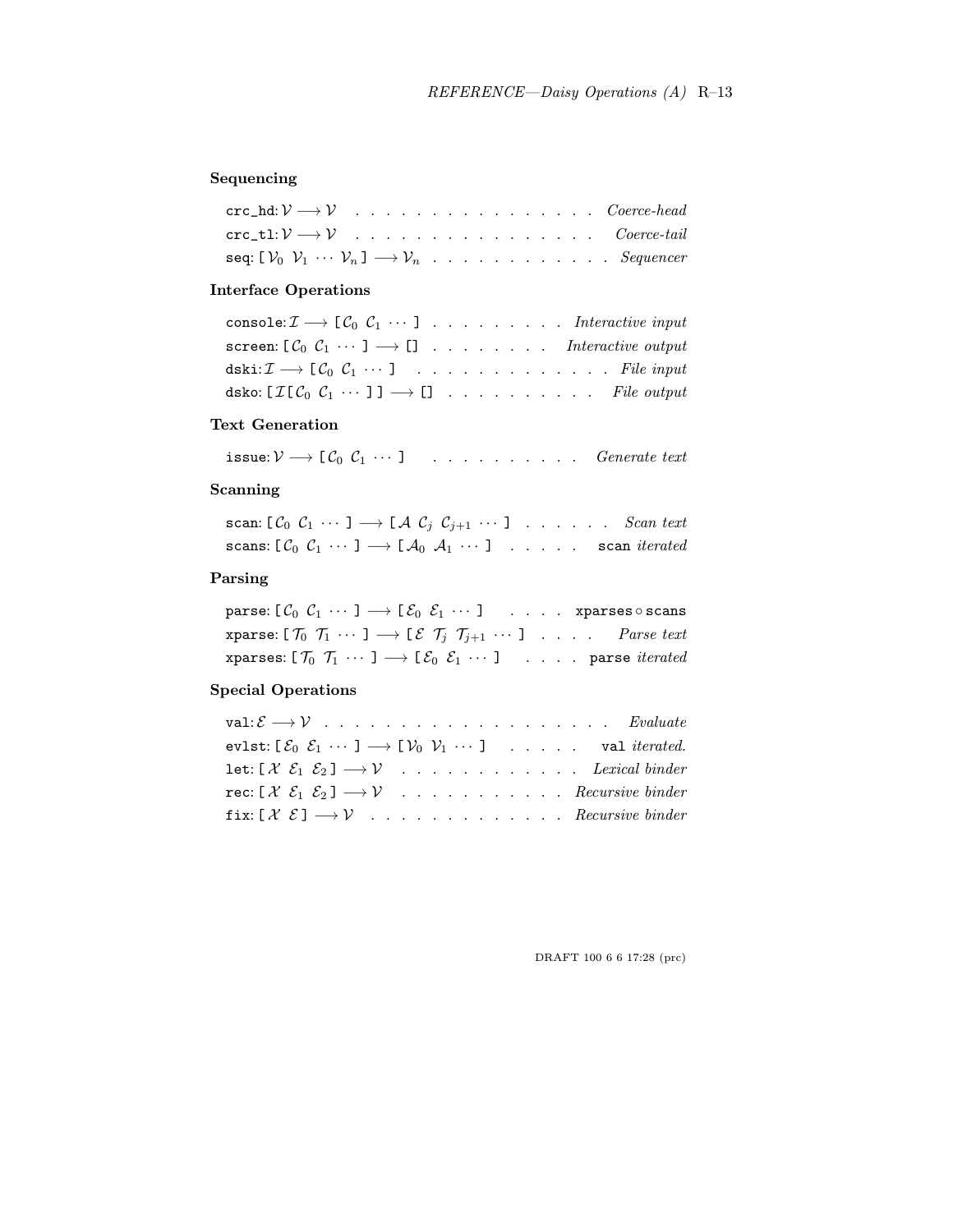## Daisy Operations

(by group)

| Types in descriptors    |                                                                                                                                                                 |
|-------------------------|-----------------------------------------------------------------------------------------------------------------------------------------------------------------|
| $\beta$ – T or []       |                                                                                                                                                                 |
|                         | $\mathcal{N}$ – a numeral $\mathcal{L}$ – a list $\mathcal{C}$ – a character<br>$\mathcal{I}$ - a literal $\mathcal{A}$ - an atom $\mathcal{E}$ - an expression |
| $\mathcal{V}$ – a value |                                                                                                                                                                 |

| add: [ $\mathcal{N}_1$ $\mathcal{N}_2$ ] $\longrightarrow \mathcal{N}_3$ Add                                                                  |
|-----------------------------------------------------------------------------------------------------------------------------------------------|
| all?: $[\mathcal{V}_0 \ \mathcal{V}_1 \ \cdots \ ] \longrightarrow \mathcal{B} \ \ldots \ \ldots \ \ldots \ \ldots$ Test for no null elements |
| and: $[N_1 \ N_2] \longrightarrow N_3$ Dogical-and                                                                                            |
| any?: $[\mathcal{V}_0 \ \mathcal{V}_1 \ \cdots \ ] \longrightarrow [\mathcal{V}_i \ \mathcal{V}_{i+1} \ \cdots \ ]$ Locate a non-Nil element  |
| . Cite as an application<br>asAPL: $\mathcal{V}\longrightarrow\mathcal{A}$                                                                    |
| . Cite as a directive<br>asDCT: $\mathcal{V} \longrightarrow \mathcal{D}$                                                                     |
| . <i>. Error</i><br>asERR: $\mathcal{V}\longrightarrow \mathcal{M}$                                                                           |
| as FTN: $\mathcal{V} \longrightarrow \mathcal{F}$ Cite as a function                                                                          |
| as IDE: $\mathcal{V} \longrightarrow \mathcal{I}$ Cite as an identifier                                                                       |
| asLST: $\mathcal{V} \longrightarrow \mathcal{L}$ Cite as a list                                                                               |
| asNML: $\mathcal{V} \longrightarrow \mathcal{N}$ Cite as a numeral                                                                            |
| Chr?: $V \longrightarrow B$ Character test                                                                                                    |
| ChrAsNml: $\mathcal{C} \longrightarrow \mathcal{N}$ Character's numeric code                                                                  |
| console: $\mathcal{I} \longrightarrow [\mathcal{C}_0 \mathcal{C}_1 \cdots ]$ Interactive input                                                |
| cons: $[\mathcal{V}_1 \ \mathcal{V}_2] \longrightarrow [\mathcal{V}_1 \ \mathcal{V}_2]$ List constructor                                      |
| $\mathsf{crc}\_ \mathsf{hd} : \mathcal{V} \longrightarrow \mathcal{V}$ Coerce-head                                                            |
| crc_tl: $\mathcal{V} \longrightarrow \mathcal{V}$ Coerce-tail                                                                                 |
| dcr: $N_1 \longrightarrow N_2$ Decrement                                                                                                      |
| div: $[N_1 \ N_2] \longrightarrow N_3$ Divide                                                                                                 |
| dski: $\mathcal{I} \longrightarrow [\mathcal{C}_0 \ \mathcal{C}_1 \ \cdots \ ]$ File input                                                    |
| dsko: $[\mathcal{I}[\mathcal{C}_0 \mathcal{C}_1 \cdots ]] \longrightarrow [] \cdots \cdots \cdots \cdots$ File output                         |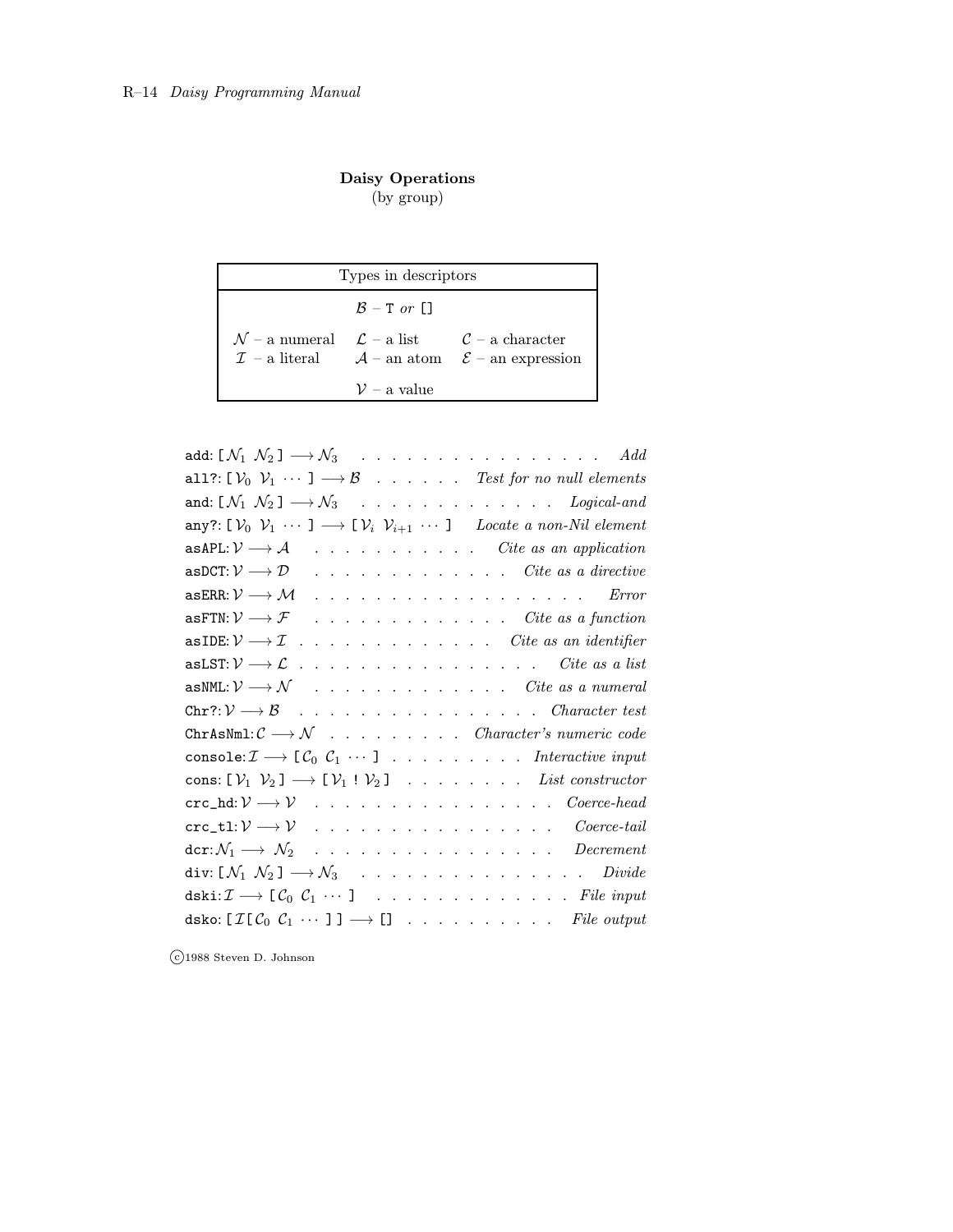| eq?: $[N_1 \ N_2] \longrightarrow B$ Numeric equality                                                                                                                                                                                                                                                                                                                                             |
|---------------------------------------------------------------------------------------------------------------------------------------------------------------------------------------------------------------------------------------------------------------------------------------------------------------------------------------------------------------------------------------------------|
| evlst: $[\mathcal{E}_0 \ \mathcal{E}_1 \ \cdots \ ] \longrightarrow [\mathcal{V}_0 \ \mathcal{V}_1 \ \cdots \ ]$ val <i>iterated.</i>                                                                                                                                                                                                                                                             |
| fix: $[X \mathcal{E}] \longrightarrow V$ Recursive binder                                                                                                                                                                                                                                                                                                                                         |
| frons: $[V\ V'] \longrightarrow \mathcal{L}$ Multiset constructor                                                                                                                                                                                                                                                                                                                                 |
| ge?: $[N_1 N_2] \longrightarrow B$ At-least                                                                                                                                                                                                                                                                                                                                                       |
| gt?: $[N_1 \ N_2] \longrightarrow B$ Greater-than                                                                                                                                                                                                                                                                                                                                                 |
| head: $[\mathcal{V}_1 : \mathcal{V}_2] \longrightarrow \mathcal{V}_1$ Head of a list                                                                                                                                                                                                                                                                                                              |
| $\Box$ hd: $V \longrightarrow V'$ Head of a composite object                                                                                                                                                                                                                                                                                                                                      |
| if: $[\mathcal{T}_0 \ \mathcal{V}_0 \ \mathcal{T}_1 \ \mathcal{V}_1 \ \cdots \ ] \longrightarrow \mathcal{V}_i \ \ldots \ \ldots \ \ldots$ Conditional operation                                                                                                                                                                                                                                  |
| in?: $[U \cup V_0 \cup \cdots]$ $\rightarrow$ B Membership Test                                                                                                                                                                                                                                                                                                                                   |
| $\text{inc}: \mathcal{N}_1 \longrightarrow \mathcal{N}_2$ Increment                                                                                                                                                                                                                                                                                                                               |
|                                                                                                                                                                                                                                                                                                                                                                                                   |
| example of the set of the set of the set of the set of the set of the set of the set of the set of the set of the set of the set of the set of the set of the set of the set of the set of the set of the set of the set of th<br>$is$ APL?: $\mathcal{V} \longrightarrow \mathcal{B}$                                                                                                            |
| isAtm?: $\mathcal{V} \longrightarrow \mathcal{B}$<br>$\ldots$ $\ldots$ $\ldots$ $\ldots$ $\ldots$ $\ldots$ $\ldots$ $\ldots$ $\ldots$ $\ldots$ $\ldots$ $\ldots$ $\ldots$ $\ldots$ $\ldots$ $\ldots$ $\ldots$ $\ldots$ $\ldots$ $\ldots$ $\ldots$ $\ldots$ $\ldots$ $\ldots$ $\ldots$ $\ldots$ $\ldots$ $\ldots$ $\ldots$ $\ldots$ $\ldots$ $\ldots$ $\ldots$ $\ldots$ $\ldots$ $\ldots$ $\ldots$ |
| . Test for a directive<br>$\mathtt{isDCT}?\mathpunct{:}\mathcal{V}\longrightarrow\mathcal{B}$                                                                                                                                                                                                                                                                                                     |
| is ERR?: $\mathcal{V} \longrightarrow \mathcal{B}$<br>Test for an identifier-object                                                                                                                                                                                                                                                                                                               |
| isFTN?: $\mathcal{V} \longrightarrow \mathcal{B}$<br>example of the set of the set of the set of the set of the set of the set of the set of the set of the set of the set of the set of the set of the set of the set of the set of the set of the set of the set of the set of th                                                                                                               |
| Test for a identifier-object<br>isIDE?: $\mathcal{V} \longrightarrow \mathcal{B}$                                                                                                                                                                                                                                                                                                                 |
| isLST?: $\mathcal{V} \longrightarrow \mathcal{B}$<br>expansion of the set of the set of the set of the set of the set of the set of the set of the set of the set of the set of the set of the set of the set of the set of the set of the set of the set of the set of the set of                                                                                                                |
| isLST?: $\mathcal{V} \longrightarrow \mathcal{B}$<br>$\cdots$ $\cdots$ $\cdots$ $\cdots$ $\cdots$ $\cdots$ $\cdots$ $\cdots$ $Test$ for a list                                                                                                                                                                                                                                                    |
| isLtrl?: $\mathcal{V} \longrightarrow \mathcal{B}$ Test for a literal                                                                                                                                                                                                                                                                                                                             |
| $\texttt{isNML}: \mathcal{V} \longrightarrow \mathcal{B}$ Test for a numeral                                                                                                                                                                                                                                                                                                                      |
| is NML?: $\mathcal{V} \longrightarrow \mathcal{B}$ Test for a numeral                                                                                                                                                                                                                                                                                                                             |
|                                                                                                                                                                                                                                                                                                                                                                                                   |
| le?: $[N_1 \ N_2] \longrightarrow B$ At-most                                                                                                                                                                                                                                                                                                                                                      |
| <b>let:</b> $[X \& \mathcal{E}_1 \& \mathcal{E}_2] \longrightarrow V$ <i>Lexical binder</i>                                                                                                                                                                                                                                                                                                       |
| 1t?: $[N_1 N_2] \longrightarrow B$ Eess-than                                                                                                                                                                                                                                                                                                                                                      |
| mpy: $[N_1 \ N_2] \longrightarrow N_3$ Multiply                                                                                                                                                                                                                                                                                                                                                   |
| ne?: $[N_1 \ N_2] \longrightarrow B$ Numeric inequality                                                                                                                                                                                                                                                                                                                                           |
| $\mathtt{neg?}:\mathcal{N}\longrightarrow\mathcal{B}$ Test for negative                                                                                                                                                                                                                                                                                                                           |
| $\texttt{neg:} \mathcal{N}_1 \longrightarrow \mathcal{N}_2 \quad \textit{ } \textit{Negate}$                                                                                                                                                                                                                                                                                                      |
| nil?: $\mathcal{V} \longrightarrow \mathcal{B}$ Test for Nil                                                                                                                                                                                                                                                                                                                                      |
| NmlAsChr: $\mathcal{N} \longrightarrow \mathcal{C}$ Convert a numeral to a character                                                                                                                                                                                                                                                                                                              |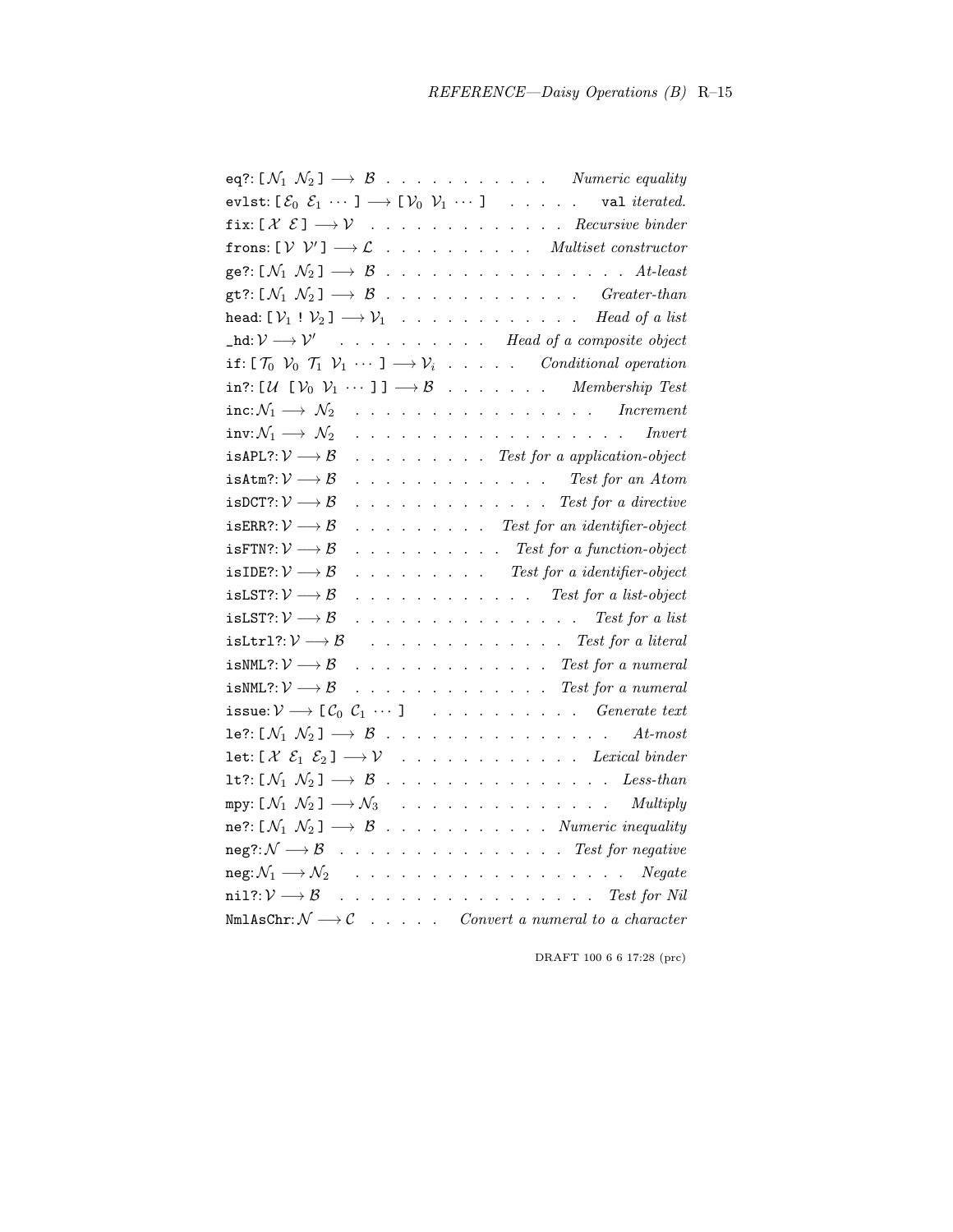| one?: $\mathcal{N} \longrightarrow \mathcal{B}$ Test for One                                                                                                                                                          |
|-----------------------------------------------------------------------------------------------------------------------------------------------------------------------------------------------------------------------|
| or: $[N_1 N_2] \longrightarrow N_3$ <i>Logical-or</i>                                                                                                                                                                 |
| $\mathtt{parse:}\; [\, \mathcal{C}_0\;\; \mathcal{C}_1\; \cdots\; ] \longrightarrow [\; \mathcal{E}_0\;\; \mathcal{E}_1\; \cdots\; ] \qquad \ldots \quad \ldots \quad \mathtt{xparses} \circ \mathtt{scans}$          |
| $pos? : \mathcal{N} \longrightarrow \mathcal{B}$ Test for positive                                                                                                                                                    |
| rec: $[X \mathcal{E}_1 \mathcal{E}_2] \longrightarrow V$ Recursive binder                                                                                                                                             |
| rem: [ $\mathcal{N}_1$ $\mathcal{N}_2$ ] $\longrightarrow$ $\mathcal{N}_3$ $\quad \ldots \quad \ldots \quad \ldots \quad \ldots \quad \ldots \quad \quad Remainder$                                                   |
| same?: $[U \; \mathcal{V}_1 \; \cdots \; \mathcal{V}_n] \longrightarrow \mathcal{B}$ Reference equality                                                                                                               |
| scans: $[\mathcal{C}_0 \mathcal{C}_1 \cdots] \longrightarrow [\mathcal{A}_0 \mathcal{A}_1 \cdots] \dots$ scan <i>iterated</i>                                                                                         |
| scan: $[\mathcal{C}_0 \ \mathcal{C}_1 \ \cdots \ ] \longrightarrow [\mathcal{A} \ \mathcal{C}_j \ \mathcal{C}_{j+1} \ \cdots \ ]$ Scan text                                                                           |
| SCnCTL?: $C \longrightarrow B$ Control-character test                                                                                                                                                                 |
| SCnDGT?: $C \longrightarrow B$ Digit-character test                                                                                                                                                                   |
| $\texttt{SchLFA?}: \mathcal{C} \longrightarrow \mathcal{B} \quad \text{.} \quad \text{.} \quad \text{.} \quad \text{.} \quad \text{.} \quad \text{.} \quad \text{.} \quad \text{.} \quad \text{Alpha-character test}$ |
| SCRNON?: $C \longrightarrow B$ Neutral-character test                                                                                                                                                                 |
| SCRSPC?: $C \longrightarrow B$ Space-character test                                                                                                                                                                   |
| SCDSYM?: $C \longrightarrow B$ Symbol-character test                                                                                                                                                                  |
| screen: $[\mathcal{C}_0 \ \mathcal{C}_1 \ \cdots \ ] \longrightarrow []\ \ldots \ \ldots \ \ldots \ \ldots \ \text{Interactive output}$                                                                               |
| seq: $[\mathcal{V}_0 \ \mathcal{V}_1 \ \cdots \ \mathcal{V}_n] \longrightarrow \mathcal{V}_n$ Sequencer                                                                                                               |
| sgn: $\mathcal{N} \longrightarrow -1$ or 1 Sign projection                                                                                                                                                            |
| sub: $[N_1 \ N_2] \longrightarrow N_3$ Subtract                                                                                                                                                                       |
| <b>TagOf:</b> $V \longrightarrow N$ Numeric value of a tag                                                                                                                                                            |
| tail: $[\mathcal{V}_1 : \mathcal{V}_2] \longrightarrow \mathcal{V}_1$ Tail of a list                                                                                                                                  |
| $\pm 1 : \mathcal{V} \longrightarrow \mathcal{V}'$ Tail of a composite object                                                                                                                                         |
|                                                                                                                                                                                                                       |
| xor: $[N_1 \ N_2] \longrightarrow N_3$ Exclusive-or                                                                                                                                                                   |
| xparses: $[\mathcal{T}_0 \ \mathcal{T}_1 \ \cdots \ ] \longrightarrow [\mathcal{E}_0 \ \mathcal{E}_1 \ \cdots \ ]$ parse iterated                                                                                     |
| xparse: $[\mathcal{T}_0 \ \mathcal{T}_1 \ \cdots \ ] \longrightarrow [\mathcal{E} \ \mathcal{T}_j \ \mathcal{T}_{j+1} \ \cdots \ ] \ \dots \ \dots$ Parse text                                                        |
| <b>zero?</b> : $\mathcal{N} \longrightarrow \mathcal{B}$ Test for Zero                                                                                                                                                |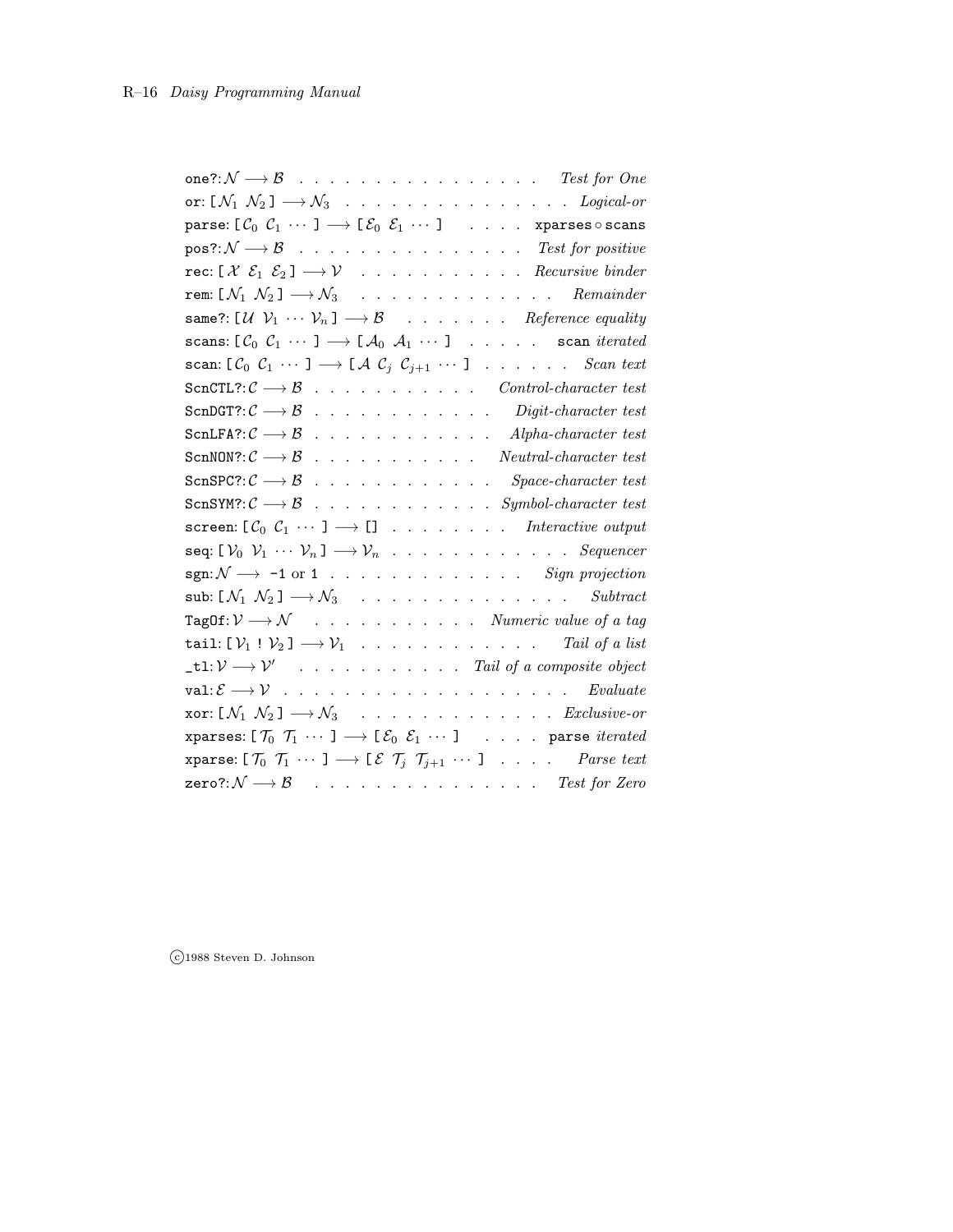## arithmetic operations Arithmetic Operations

| $\texttt{add}\!:\![\, \mathcal{N}_1 \,\, \mathcal{N}_2\,] \,\, \rightarrow \, \mathcal{N}_3\,  $<br>add | $\mathcal{N}_3 = \mathcal{N}_1 + \mathcal{N}_2$                                                                   |
|---------------------------------------------------------------------------------------------------------|-------------------------------------------------------------------------------------------------------------------|
| $\textsf{sub}: [\mathcal{N}_1 \; \mathcal{N}_2] \; \rightarrow \; \mathcal{N}_3$<br>subtract            | $\mathcal{N}_3 = \mathcal{N}_1 - \mathcal{N}_2$                                                                   |
| $div: [\mathcal{N}_1 \mathcal{N}_2] \rightarrow \mathcal{N}_3$ divide                                   | $\mathcal{N}_3 = \mathcal{N}_1 \div \mathcal{N}_2$                                                                |
| $mpy: [\mathcal{N}_1 \ \mathcal{N}_2] \rightarrow \mathcal{N}_3$<br>multiply                            | $\mathcal{N}_3 = \mathcal{N}_1 \cdot \mathcal{N}_2$                                                               |
| rem: $[\mathcal{N}_1 \mathcal{N}_2] \rightarrow \mathcal{N}_3$ remainder                                | $\mathcal{N}_3 = \mathcal{N}_1 - (\mathcal{N}_1 \div \mathcal{N}_2) \cdot \mathcal{N}_2$                          |
| increment                                                                                               | $\mathcal{N}'=\mathcal{N}+1$                                                                                      |
| decrement                                                                                               | $\mathcal{N}'=\mathcal{N}-1$                                                                                      |
| negate                                                                                                  | $\mathcal{N}'=-\mathcal{N}$                                                                                       |
| invert                                                                                                  | $\mathcal{N}'=\overline{\mathcal{N}}$                                                                             |
| sign                                                                                                    | $\mathcal{N}' = \begin{cases} 1, & \text{if } \mathcal{N} \geq 0 \\ -1, & \text{if } \mathcal{N} < 0 \end{cases}$ |
| and: $\left[ \mathcal{N}_1 \mathcal{N}_2 \right] \rightarrow \mathcal{N}_3$<br>binary-and               | $\mathcal{N}_3 = \mathcal{N}_1 \odot \mathcal{N}_2$                                                               |
| or: $[\mathcal{N}_1 \mathcal{N}_2] \rightarrow \mathcal{N}_3$ binary-or                                 | $\mathcal{N}_3 = \mathcal{N}_1 \oplus \mathcal{N}_2$                                                              |
| $\texttt{xor}: [\mathcal{N}_1 \; \mathcal{N}_2] \; \rightarrow \; \mathcal{N}_3$<br>exclusive-or        | $\mathcal{N}_3 = \mathcal{N}_1 \otimes \mathcal{N}_2$                                                             |
| is-zero?                                                                                                | $\mathcal{N}=0$ ?                                                                                                 |
| is-one?                                                                                                 | $\mathcal{N}=1$ ?                                                                                                 |
| negative?                                                                                               | $\mathcal{N}<$ 0 ?                                                                                                |
| positive?                                                                                               | $\mathcal{N} \geq 0$ ?                                                                                            |
| $less$ -than                                                                                            | $\mathcal{N}_1 < \mathcal{N}_2$ ?                                                                                 |
| at-most                                                                                                 | $\mathcal{N}_1 \leq \mathcal{N}_2$ ?                                                                              |
| equal                                                                                                   | $\mathcal{N}_1=\mathcal{N}_2$ ?                                                                                   |
| unequal                                                                                                 | $\mathcal{N}_1 \neq \mathcal{N}_2$ ?                                                                              |
| at-most                                                                                                 | $\mathcal{N}_1 > \mathcal{N}_2$ ?                                                                                 |
| greater-than                                                                                            | $\mathcal{N}_1 > \mathcal{N}_2$ ?                                                                                 |
| less-than                                                                                               | $\mathcal{N}_1 < \mathcal{N}_2$ ?                                                                                 |
|                                                                                                         |                                                                                                                   |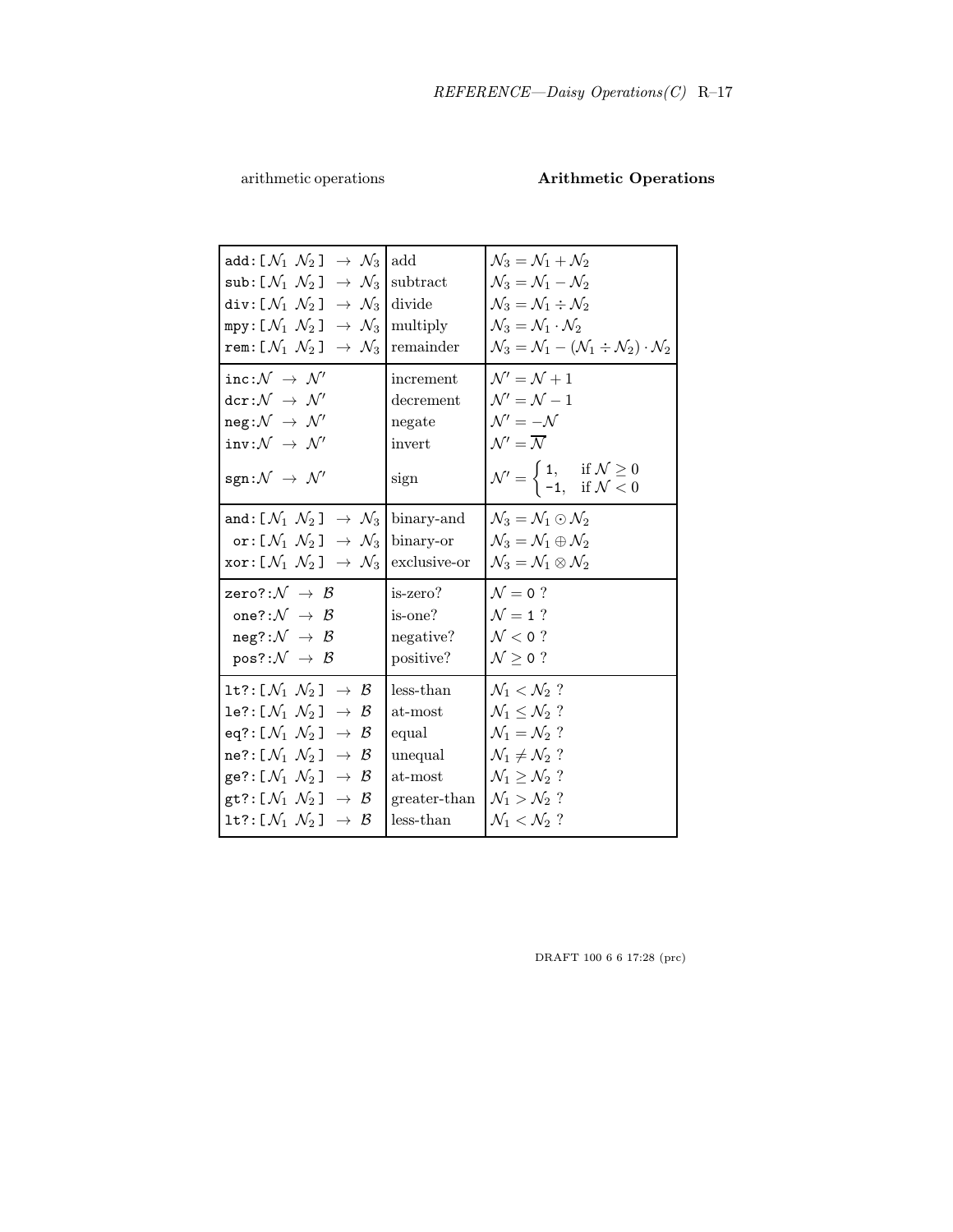# Errons

| $ -$ any $/$ $-$  | Erroneous list $($ all? $).$               |
|-------------------|--------------------------------------------|
| $ -$ any $/$ $  $ | Erroneous list $($ any? $).$               |
| $ -arg/ - $       | Invalid formal argument.                   |
| $ -chr/ - $       | Non-character operand.                     |
| $ -cmp/ - $       | Erroneous comparison (same? or in?).       |
| $ -{\rm crc}/- $  | <i>Invalid coercion.</i>                   |
| $ -dfn/ - $       | Invalid assignment.                        |
| $ -dvc/ - $       | Device error.                              |
| $ -ev1/ - $       | Non-list argument (evlst).                 |
| $ -f-c/ - $       | <i>Construction error</i>                  |
| $ -ftn/ - $       | Erron applied.                             |
| $ -hd?/ - $       | <i>Invalid head-access</i>                 |
| $ -ifA/ - $       | Invalid alternative $($ if $)$ .           |
| $ -ifP/ - $       | $Errorous\ prediction (if).$               |
| $ -1d?/ - $       | <i>Invalid access</i>                      |
| $ -1st/ - $       | Erron in list-expression.                  |
| $ -opn/ - $       | Invalid operation code.                    |
| $ -nla/ - $       | <i>Non-list operand ( head or tail ).</i>  |
| $ -nn0/ - $       | Non-numeric operand.                       |
| $ -nn1/ - $       | Non-numeric operand.                       |
| $ -prb/ - $       | Invalid numeric probe.                     |
| $ -sam/ - $       | Invalid argument (same? or in?).           |
| $ -scn/ - $       | Invalid argument (scan, scans).            |
| $ -seq/ -  $      | Invalid argument $($ seq $).$              |
| $ -scn/ - $       | Invalid argument (parse, xparse, xparses). |
| $ -sc0/ - $       | Invalid text $($ scan, scans $).$          |
| $ -sc1/ - $       | $Errorous text$ (scan, scans).             |
| $ -tag - $        | <i>Invalid citation.</i>                   |
| $ -t1?/- $        | <i>Invalid tail-access</i>                 |
| $ -tri/ - $       | <i>Invalid trajectory.</i>                 |
| $ -$ ubi: $- $    | Unbound identifier.                        |
| $ -val/- $        | Value-of-erron.                            |
| $ -xps/ - $       | Transposition error.                       |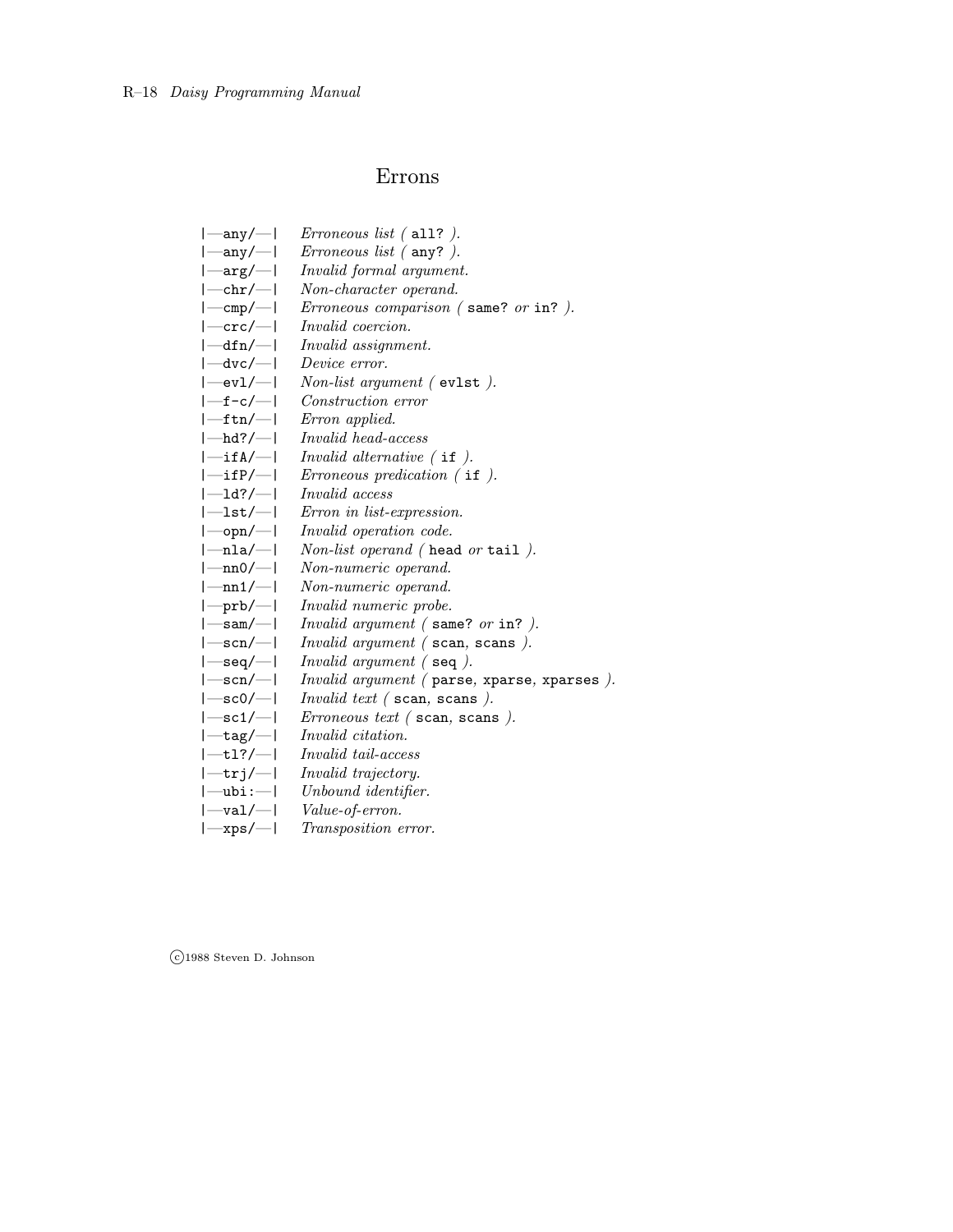# Syntax Errons

## Syntax Erron Indicators

| Indicator | Object                |
|-----------|-----------------------|
| d         | a directive           |
| n         | a numeral             |
| m         | an erron              |
| i         | an identifer object   |
| ı         | a list object         |
| a         | an application object |
|           | a function object     |

## Parsing Messages

star is one of the indicators above.

| Message             | Explanation                           |
|---------------------|---------------------------------------|
|                     | Message fill                          |
|                     | Message fill                          |
|                     | Message fill                          |
|                     | Error in value quotation              |
| (—                  | Error in parenthesization             |
|                     | Error in application's argument       |
| $\setminus$         | Error in formal argument              |
| $\setminus \star$ . | Error in function body                |
| ſ—                  | Error before matching $\cdots$ ]      |
| $\leftarrow$        | Error before matching $\cdots$ >      |
| $\leftarrow$        | Error before matching $\cdots$ }'     |
|                     | Error after $a'$ !                    |
| $@' ='$             | Error (nonliteral) before $\prime$ =' |
|                     | Error after an $=$                    |